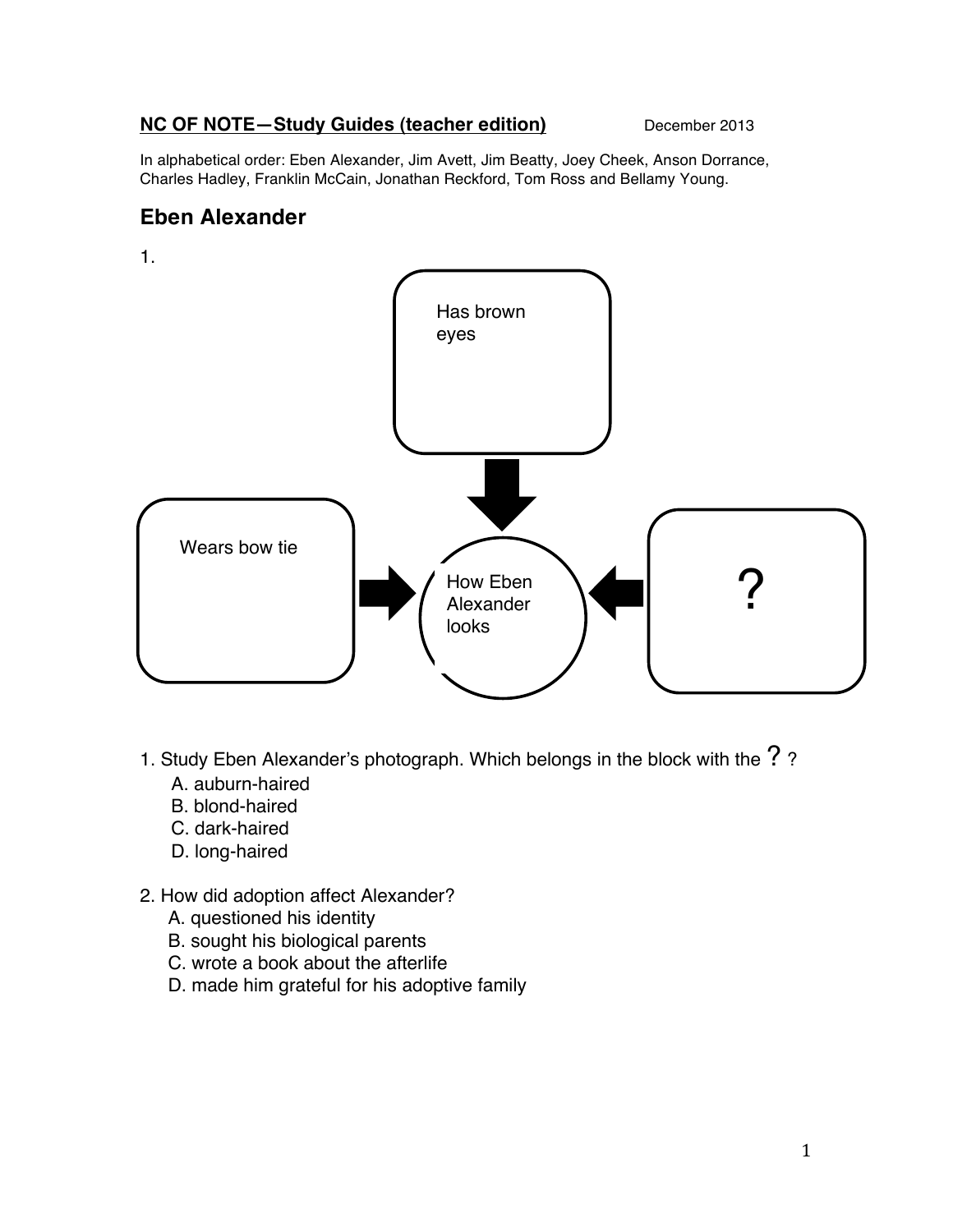- 3. Which best demonstrates Alexander's early interest in science?
	- A. He played sports.
	- B. He kept a journal.
	- C. He built model airplanes.
	- D. He conducted experiments.
- 4. Where did Alexander attend school?
	- A. UNC and Duke
	- B. UNC and Harvard
	- C. UNC and Lynchburg
	- D. UNC and Stanford
- 5. What has Alexander written about?
	- A. adoption
	- B. afterlife
	- C. neurosurgery
	- D. parenting
- 6. What is the best description of Alexander's message?
	- A. Science and faith are inseparable.
	- B. Science and religion can co-exist.
	- C. Science and religion are contradictory.
	- D. Science and faith question the afterlife
- 7. Which does a skeptic do?
	- A. aspires
	- B. believes
	- C. questions
	- D. worries
- 8. Which describes "Proof of Heaven," written by Eben Alexander?
	- A. bestseller
	- B. devotional
	- C. textbook
	- D. website
- 9. What surprised Alexander's sister about her brother?
	- A. his leaving medicine
	- B. his writing a bestseller
	- C. his having a film contract
	- D. his interview with Oprah Winfrey

## **ANSWERS:**

1-C, 2-D, 3-D, 4-A, 5-B, 6-B, 7-C, 8-A, 9-B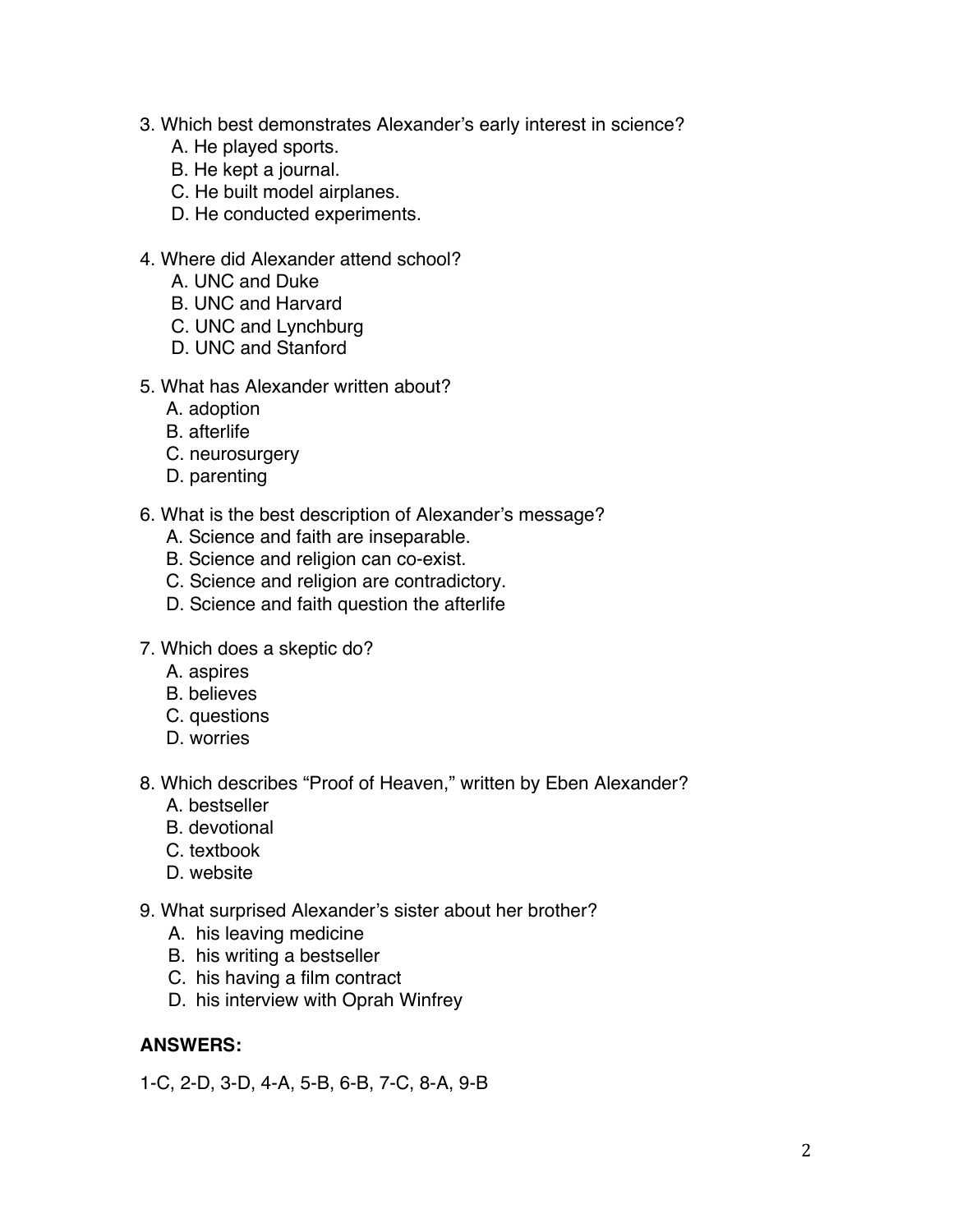**WORDS:** What does the text tell you about an attribute or meaning of the following words? What clues do you find in context? Does any word have a prefix or suffix, similar word or word within the word that aids in defining the word?

> 4. passionate 5. miniscule

- 1. passport
- 2. apathy
- 3. unconditional

**WORDS (**parentheses offer text and other clues to meanings of words**):**

- 1.passport (different locations, stamped)
- 2. apathy (associated with/ result of dwindling faith)
- 3. unconditional (acts "like a brother," ʻnot' conditional)
- 4. passionate (demonstrated by developing procedures and teaching; "passion" refers to deep feeling)
- 5. miniscule (refers to details, contrasted with having "big picture")

## **WRITING PROMPT:**

Eben Alexander experienced a life-changing event. Compare the event Alexander experienced with other life-changing events reported in the news. Outline what you learn about Eben Alexander and another person in the news, using a Venn diagram or other comparison/ contrast organizers.

Use your completed outline to compare the two (Alexander and other person).

# **Jim Avett**

- 1. Which describes Jim Avett?
	- A. introverted
	- B. laidback
	- C. private
	- D. sociable
- 2. What does Avett do to learn the truth?
	- A. attends church
	- B. listens to music
	- C. reads nonfiction
	- D. works as a journalist
- 3. What lines the upstairs room in his home?
	- A. autographed photos
	- B. guitars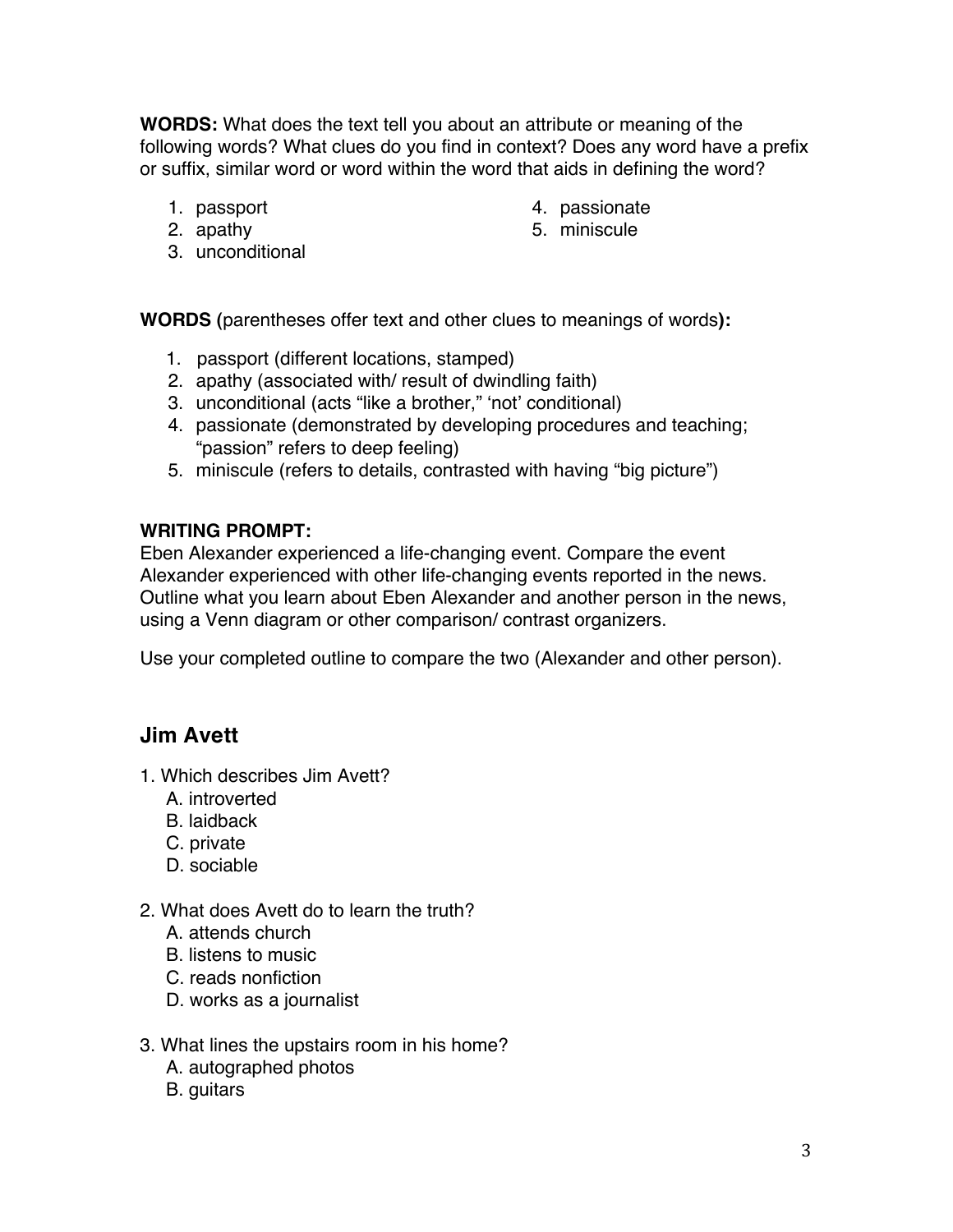- C. music stands
- D. rare books
- 4. Which is the topic of his favorite "Avett Brothers" song?
	- A. animals
	- B. beaches
	- C. community
	- D. family

5.



- 5. Which belongs in the circle with the **?** above?
	- A. animals
	- B. beaches
	- C. community
	- D. family
- 6. Why did the Avett Brothers choose *Migonette* as the title for their 2004 album?
	- A. Migonette represents generosity.
	- B. Migonette represents honesty.
	- C. Migonette represents survival.
	- D. Migonette represents unity.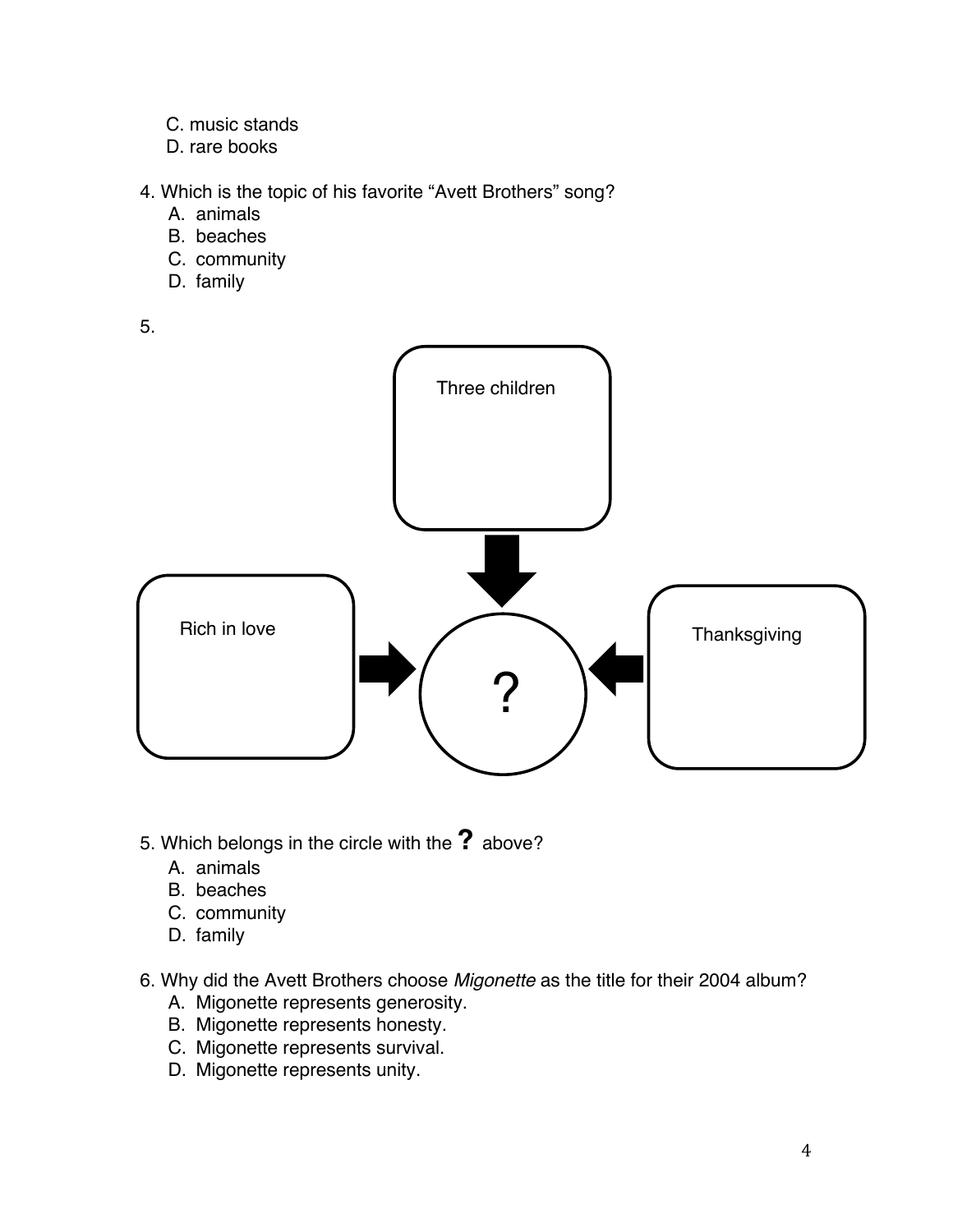7. How has the fame of his sons, Scott and Seth Avett, affected Jim Avett, according to the profile?

- A. He stopped farming.
- B. He picked up the guitar.
- C. He performs with his sons.
- D. He draws more people to concerts.

8. What do Avett's final comments indicate about what he believes?

- A. People have one life to live.
- B. Success requires hard work.
- C. Fame comes to those who keep trying.
- D. Family members should support each other.

### **ANSWERS:**

1-D, 2-C, 3-B, 4-B, 5-D, 6-B, 7-D, 8-A

**WORDS:** What does the text tell you about an attribute or meaning of the following? What clues do you find in context? Does any word have a prefix or suffix, similar word or word within the word that aids in defining the word?

- 1. gregarious
- 2. honesty
- 3. clan

**WORDS (**parentheses offer text and other clues to meanings of words**):**

- 1. gregarious (willing to talk about anything)
- 2. honesty (not covering up, regardless of consequences)
- 3. clan (similar to family)

## **WRITING PROMPTS:**

Identify another musician who has maintained a strong connection with his/her hometown (country/western star Dolly Parton, for example). Compare Avett with the musician. How do Avett and the other artist maintain their connections? How do other notable people in the news maintain ties to their hometown?

**Extra:** Compare and contrast Avett's musical career with another NC musician, such as James Taylor's, whose life has influenced his/her music. Create a digital presentation of the two artists' works and contributions to the people of NC.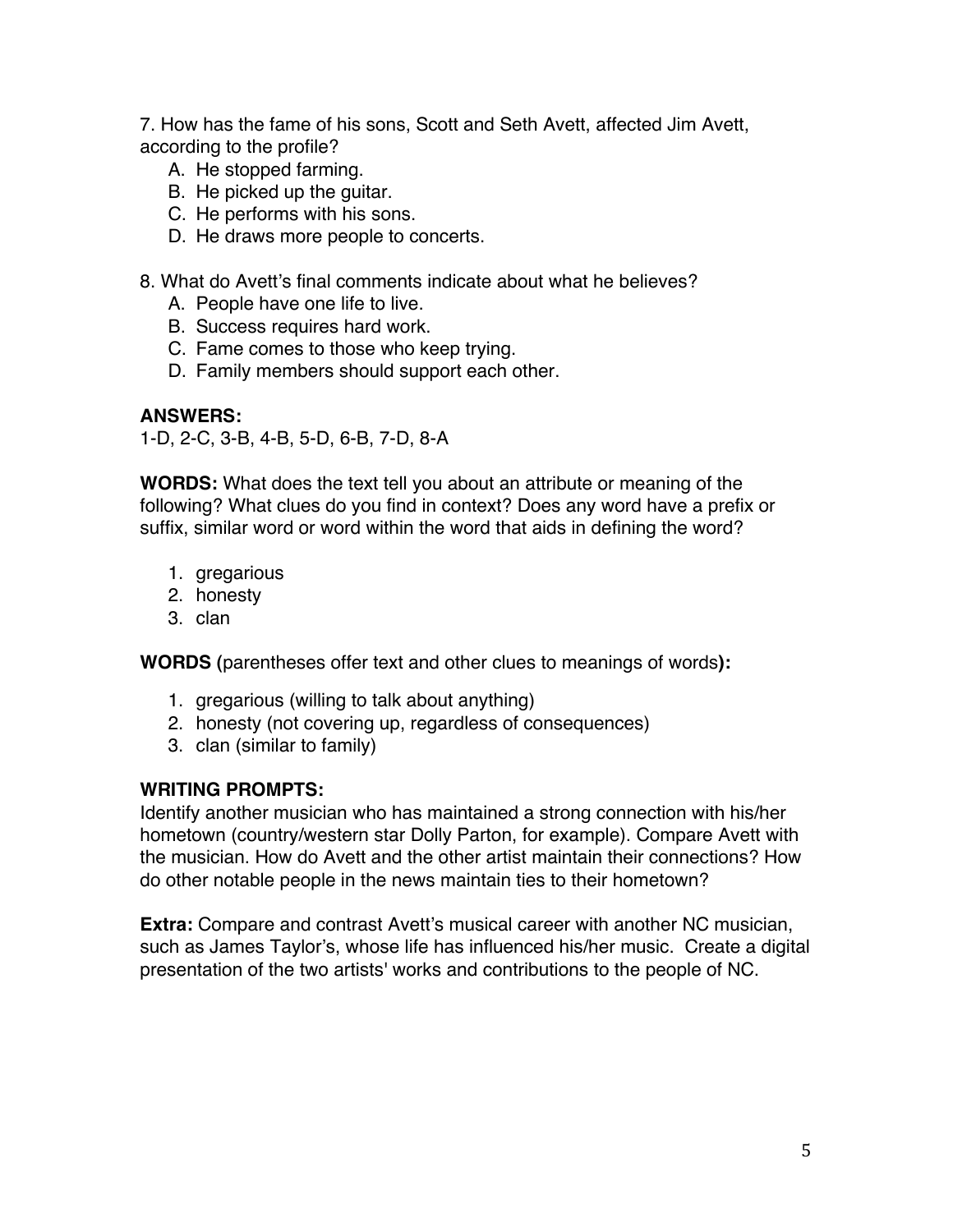# **Jim Beatty**

- 1. Why did Jim Beatty get up so early when he attending high school?
	- A. He drove a school bus.
	- B. He delivered newspapers.
	- C. He practiced with the track team.
	- D. He belonged to the marching band.
- 2. Which sport did Beatty choose first?
	- A. boxing
	- B. football
	- C. track
	- D. wrestling
- 3. Where did Beatty spend most of his early years?
	- A. Chapel Hill
	- B. Charlotte
	- C. Los Angeles
	- D. Manhattan

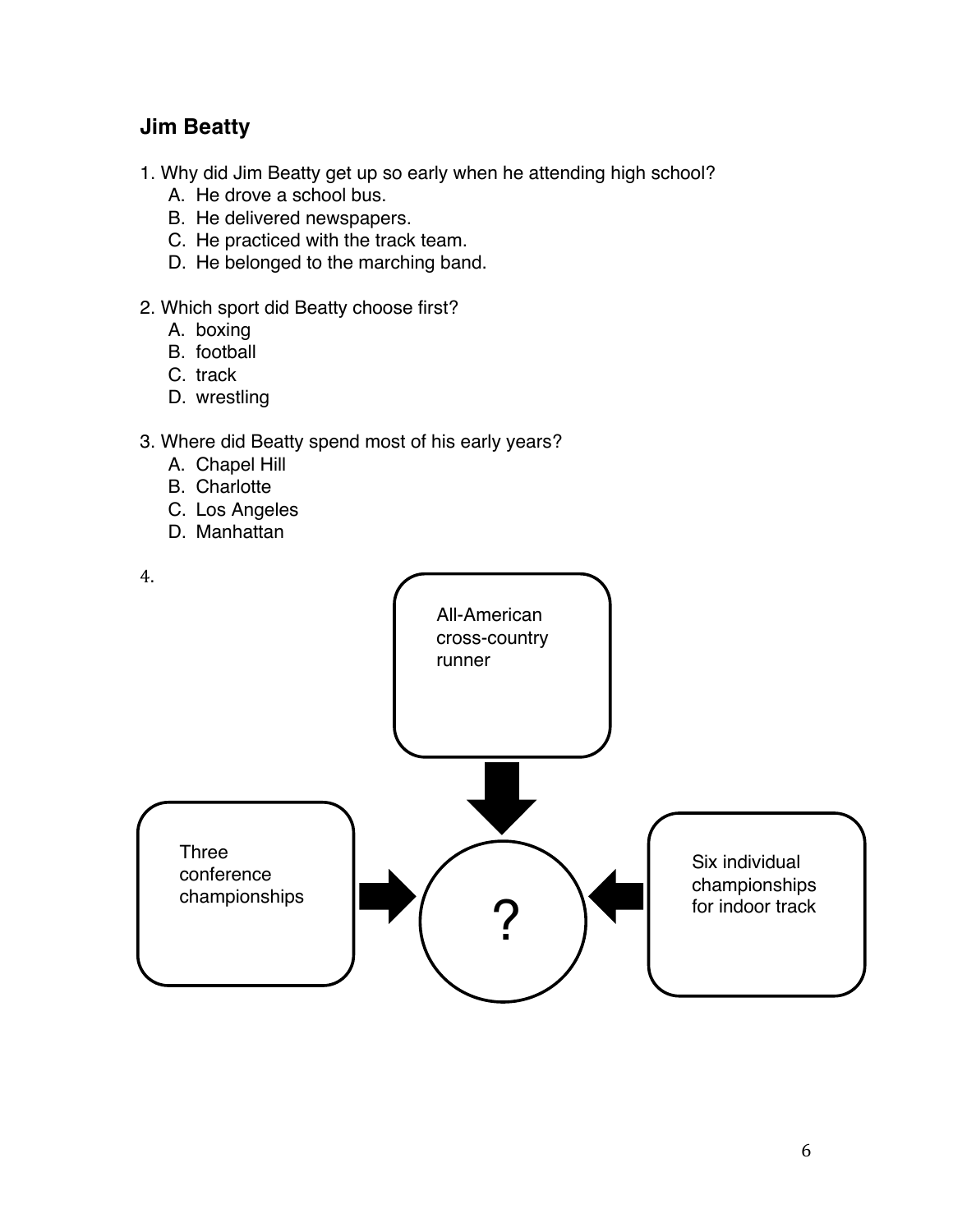- 4. Which heading belongs in the circle above?
	- A. Charlotte's Central High School
	- B. Los Angeles Track Club
	- C. University of North Carolina at Chapel Hill
	- D. USA Olympic Track Team
- 5. What was the "first" that Beatty said could not be taken away?
	- A. 26 American world records
	- B. men's 5000-meter gold medal
	- C. indoor mile in under 4 minutes
	- D. three ACC cross-country championships
- 6. How did ABC TV honor Jim Beatty?
	- A. produced a documentary on his life
	- B. recognized him for lifetime achievement
	- C. named him first-ever American Athlete of the Year
	- D. sponsored a feature about him in Sports Illustrated

#### 7. Which ended Jim Beatty's track career?

- A. age
- B. finances
- C. illness
- D. injury
- 8. How is Beatty described?
	- A. assertive
	- B. honest
	- C. determined
	- D. outgoing

9. What elected office did he hold in Charlotte, after he moved back to Charlotte from California?

- A. Commissioner
- B. Mayor
- C. Member of the School Board
- D. State legislator

**ANSWERS:** 1-B, 2-A, 3-B, 4-C, 5-C, 6-C, 7-D, 8-C, 9-D

## **WORDS:**

What does the text tell you about an attribute or meaning of the following? What clues do you find in context? Does any word have a prefix or suffix, similar word or word within the word that aids in defining the word?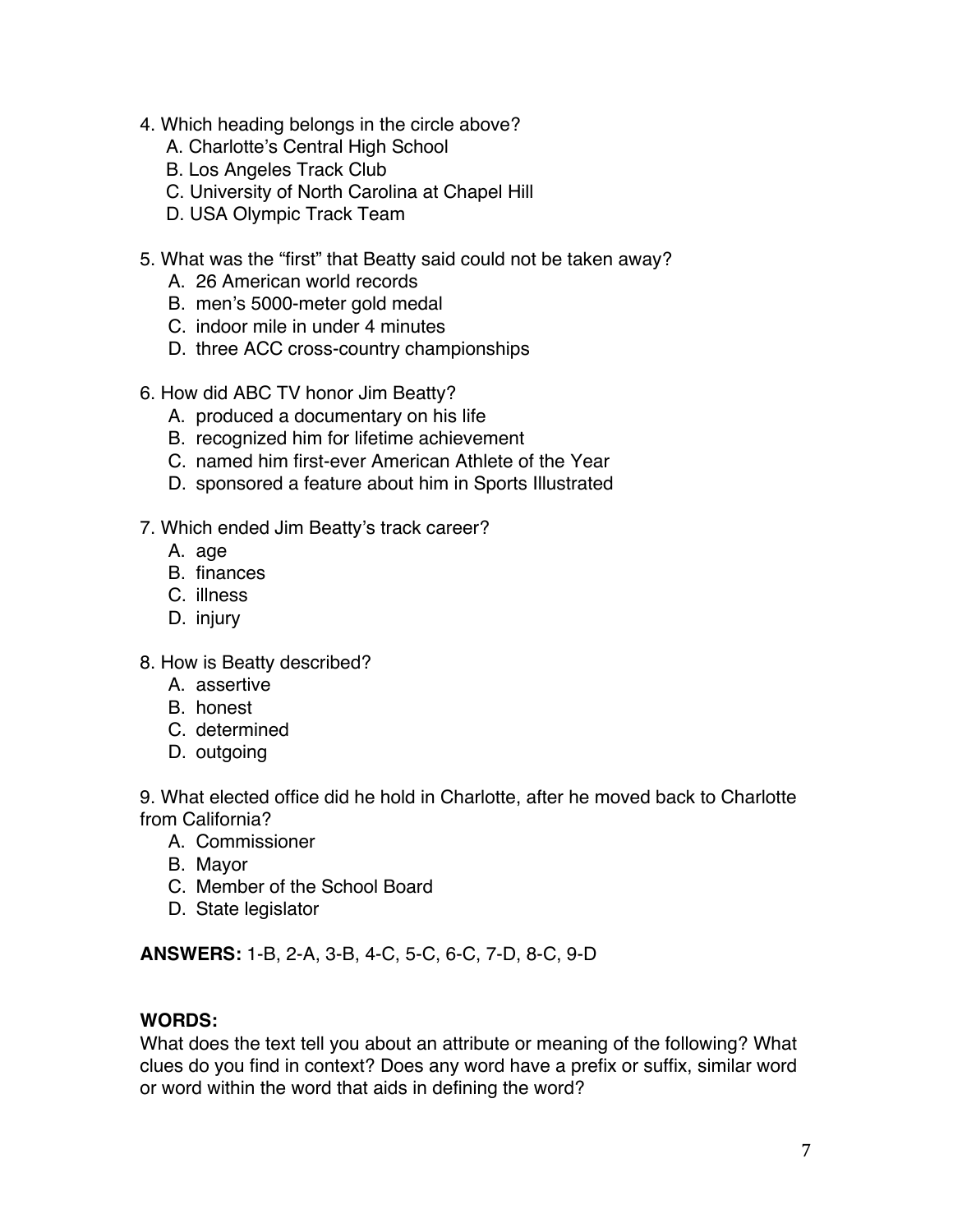- 1. track
- 2. elated
- 3. abrupt

**WORDS (**parentheses offer text and other clues to meanings of words**):**

- 1. track (a sport that involves running)
- 2. elated (never happier)
- 3. abrupt (refers to "halt" or stopping suddenly)

## **WRITING PROMPTS:**

Create "talking points" about Beatty to present to your school committee to convince decision-makers to invite Beatty to give a motivational speaker to your school's student body. Deliver your points in a convincing way to one or more classmates.

If you could hear anyone from news give a motivational speech whom would you choose and why.

**Extra:** Compare what Beatty offers as an inspirational speaker with what other individuals profiled in North Carolinians of Note offer (Cheek, for example). If you were asked to recommend one to speak to your school, whom would you choose?

# **Joey Cheek**

1. What's the message in the nouvella, *Jonathan Livingston Seagull*, that motivates Joey Cheek?

- A. Be true to yourself.
- B. Give generously.
- C. Never give up.
- D. Play hard or die.
- 2. To what organization did Cheek give his 2006 Winter Olympics prize money?
	- A. Amnesty International
	- B. Habitat for Humanity
	- C. Right to Play
	- D. Team Darfur
- 3. What was Joey Cheek's sport?
	- A. boxing
	- B. figure skating
	- C. indoor track
	- D. speed skating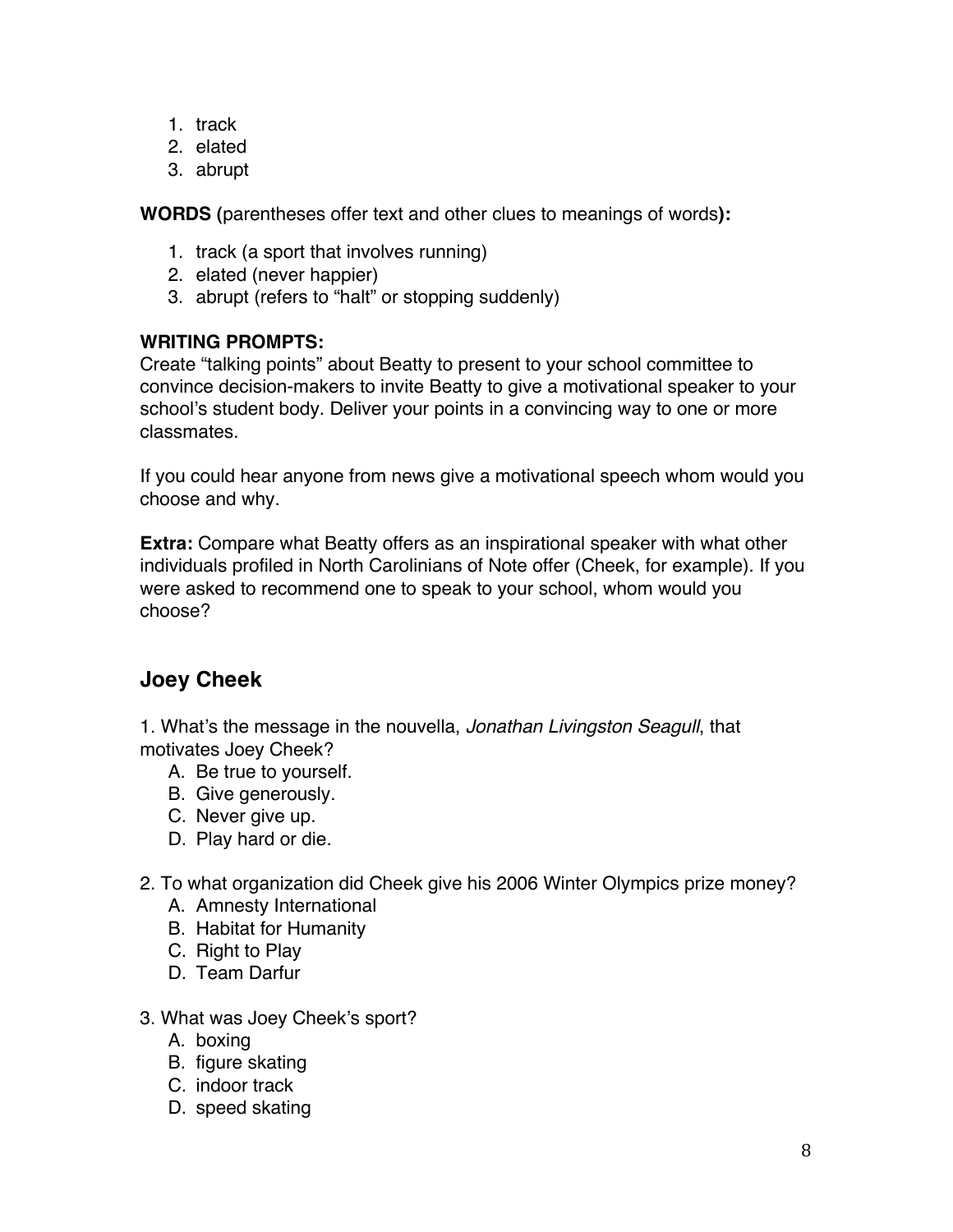- 4. What best describes how success in his chosen sport made Joey Cheek feel?
	- A. angry
	- B. anxious
	- C. motivated
	- D. proud
- 5. What did Joey Cheek study at Princeton?
	- A. Chinese culture and economics
	- B. Chinese culture and government
	- C. Economics and literature
	- D. History and literature



- 6. What was Cheek motivated to do? Which best belongs in the circle above?
	- A. give up
	- B. keep up
	- C. step up
	- D. walk up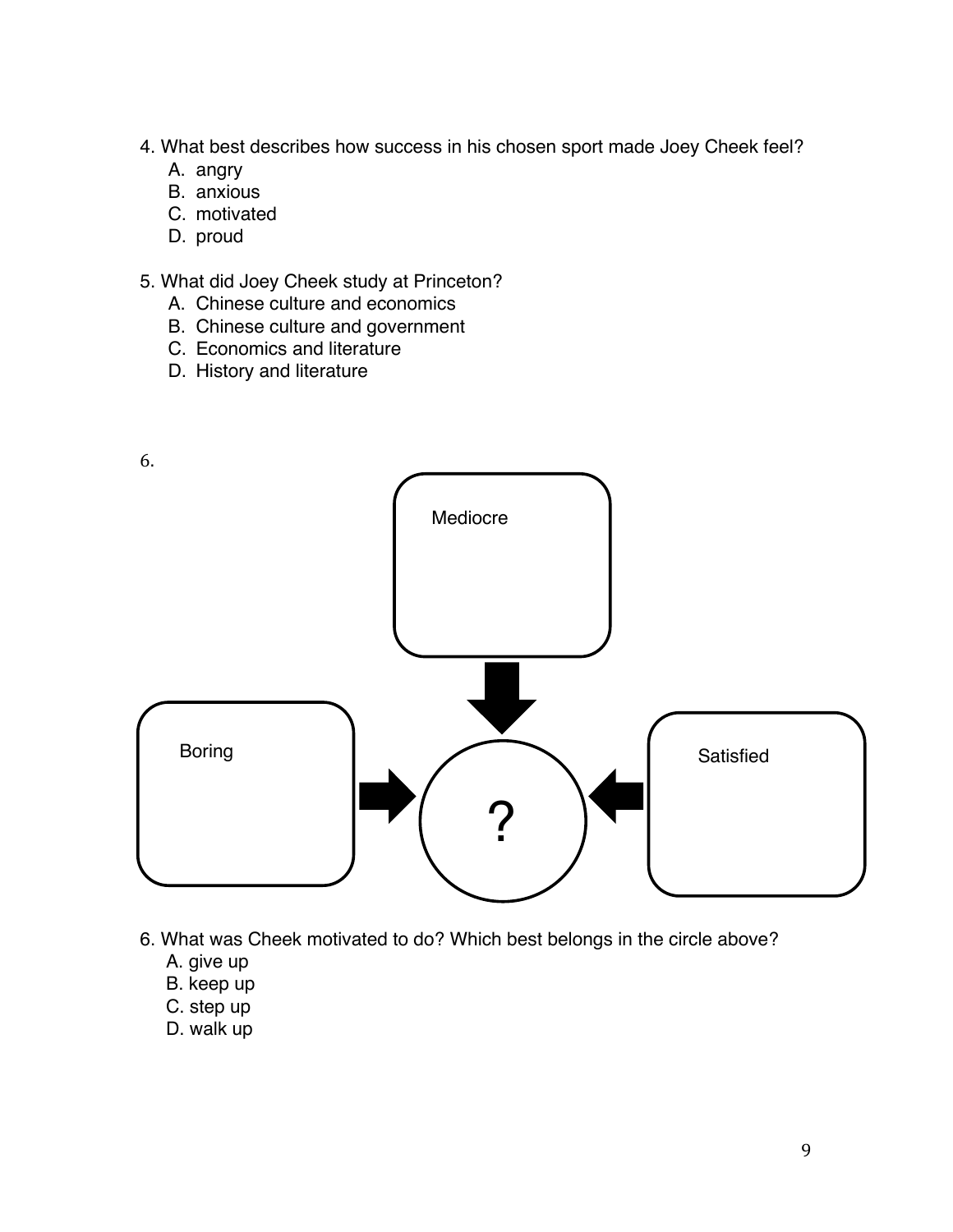7. What goal is the writer referring to when he says Cheek wants to get to the "front of the pack?"

- A. Cheek wants to reduce suffering.
- B. Cheek wants to write computer code.
- C. Cheek wants to develop intellectually.
- D. Cheek wants to be world champion in his sport.

8. Which is closest to the meaning of Cheek's quote? "I think I've got more in me," he says. "Even if not, it could be all right so far."

- A. Cheek feels pressure to succeed as a humanitarian.
- B. Cheek focuses on his achievement as a gold medalist.
- C. Cheek wants to do more but can take pride in what he has accomplished.
- D. Cheek strives but fails to speak around the world about needy young people.
- 9. In the nouvella that inspires Cheek, what does "learn to fly" refer to?
	- A. a human who cannot learn
	- B. a human who studies flying
	- C. a seagull who won't give up
	- D. a seagull who has a broken wing

### **ANSWERS:**

1-B, 2-C, 3-D, 4-B, 5-A, 6-C, 7-A, 8-C, 9-C

**WORDS:** What does the text tell you about an attribute or meaning of the following? What clues do you find in context? Does any word have a prefix or suffix, similar word or word within the word that aids in defining the word?

- 1. conform
- 2. brief
- 3. contagious
- 4. gusto
- 5. humanitarian
- 6. fable

**WORDS: (**parentheses offer text and other clues to meanings of words**)** 

- 1. conform (not being oneself)
- 2. brief (fleeting)
- 3. contagious (inspiring others)
- 4. gusto ("I can do anything.")
- 5. humanitarian (refers to work helping others in need, e.g. Team Darfur)
- 6. fable (story with meaning deeper than literal meaning, with a message)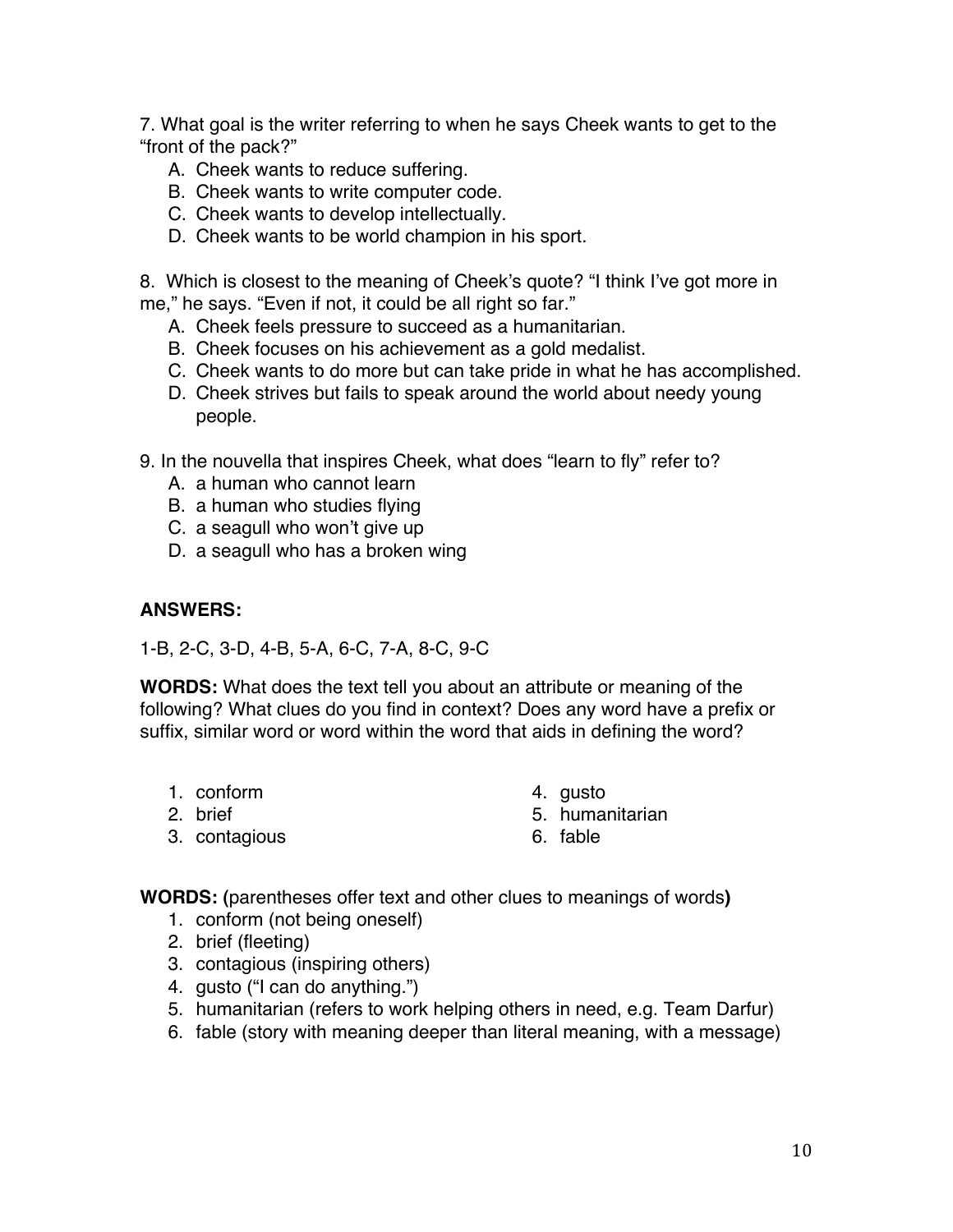## **WRITING PROMPT:**

What motivated Joey Cheek to support humanitarian causes? What motivates others in the news to devote time, energy and funds to humanitarian causes? List all causes and the effects of humanitarian efforts.

## **Anson Dorrance**

1. What does Anson Dorrance mean when he says, "Are you with me?"

- A. Did you listen to your coach?
- B. Did you study the competing team?
- C. Did you make soccer your top priority?
- D. Did you show up on time for the game?

2. What is Dorrance's top priority, according to the players interviewed for the profile?

- A. advancing soccer
- B. winning soccer games
- C. improving players' lives
- D. crediting UNC-Chapel Hill

3. Which word best describes Dorrance, according to the players who commented for the profile?

- A. disciplinarian
- B. mentor
- C. reporter
- D. strategist

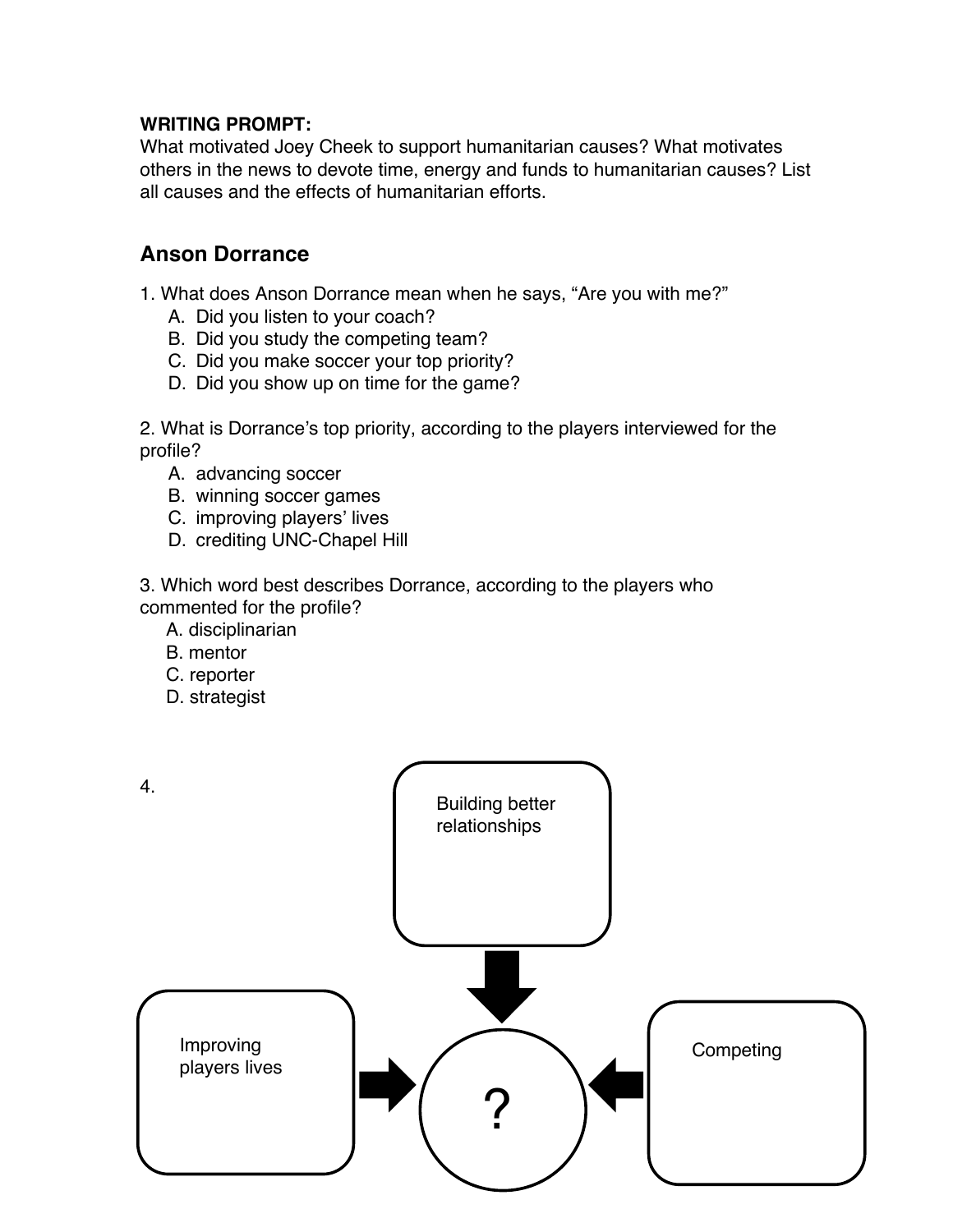4.Which best fits in the circle above, based on the profile?

- A. what Dorrance values
- B. what soccer promotes
- C. what Crothers promotes
- D. what women players value
- 5. Where was Dorrance born?
	- A. Canada
	- B. India
	- C. Kenya
	- D. United States
- 6. What is Dorrance's top priority, according to Tim Crothers?
	- A. advancing soccer
	- B. winning soccer games
	- C. improving players' lives
	- D. crediting UNC-Chapel Hill

7. What is the meaning of "to grow" in this statement by Tim Crothers? "His real mission in his career is to grow the game of soccer, and what it takes to grow the game of soccer is what he wants to do…."

- A. to enlarge
- B. to mend
- C. to promote
- D. to neglect

8. Which is the correct order of events in Dorrance's life?

- 1. Two of his children attended UNC-CH
- 2. He walked on to the men's soccer team at UNC
- 3. He became a three-time all ACC player
- 4. He chose to coach the women's soccer team
- 5. He became coach of the men's soccer team.
- 6. He enrolled at St. Mary's in San Antonio, Texas
- A. 6, 2, 3, 1, 4, 5 B. 6, 2, 4, 3, 5,1 C. 6, 2, 3, 4, 5,1 D. 6, 2, 3, 5, 4,1
- 9. What does "sugar coat" refer to?
	- A. Chocolate dip
	- B. Courage
	- C. Energy drinks
	- D. Truth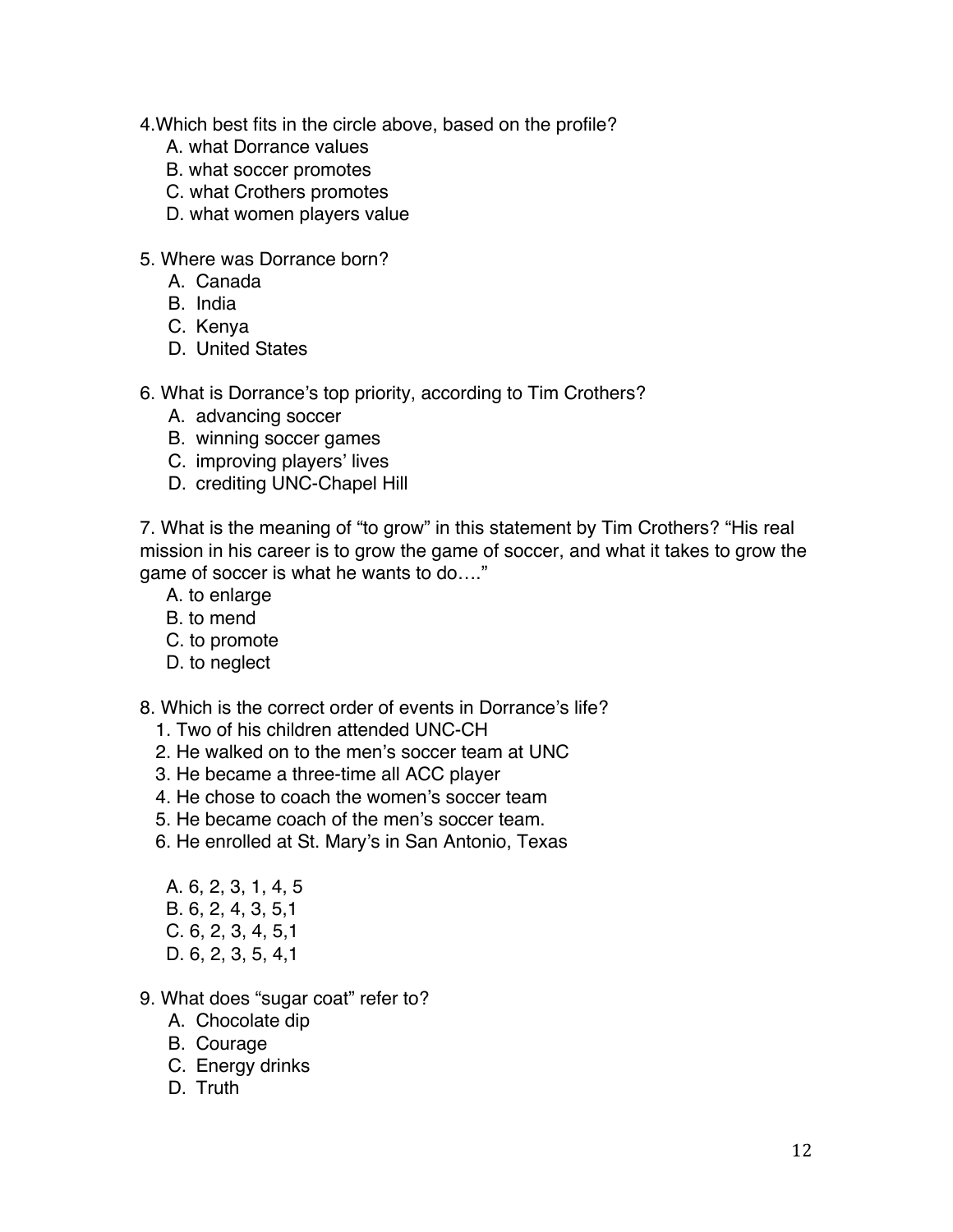## **ANSWERS:**

1-A, 2-C, 3-B, 4-A, 5-C, 6-A, 7-C, 8-D, 9-D

**WORDS:** What does the text tell you about an attribute or meaning of the following? What clues do you find in context? Does any word have a prefix or suffix, similar word or word within the word that aids in defining the word?

- 1. prominent
- 2. victor
- 4. authenticity
- 5. legacy

3. idolized

**WORDS: (**parentheses offer text and other clues to meanings of words**)** 

- 1. prominent (similar to successful or result of success)
- 2. victor (result of exchange or back and forth; "or" refers to person or someone who is victorious or winner)
- 3. idolized (felt honored, excited, nervous, intimidated to talk to "idol")
- 4. authenticity (true or person ʻmeans' what is said)
- 5. legacy (what someone has done, what is remembered and carried on)

### **WRITING PROMPTS:**

What do you think Dorrance refers to when he speaks to his biographer about lessons he and his players have taught each other through soccer? "They've taught me how to relate better as a human being, and I've taught them how to compete. They've given me one of the great gifts that women possess, and I've given them one of the great gifts that men possess, and I am clearly the victor in the exchange."

Interview other coaches. Ask what they give to and receive from players on their team. Write what you learn about coaching. Cite sources.

**Extra:** Examine all of the quotes in the profile. Who was interviewed? Did the person interview Anson Dorrance? Discuss what you find and its implications.

# **Charles Hadley**

- 1. How did Charles Hadley's parents view Hollywood?
	- A. challenging and enriching
	- B. crazy and insane
	- C. genuine and enduring
	- D. sinful and wicked
- 2. Who/ what jumpstarted Charles Hadley's career as a dialect coach?
	- A. Everett Library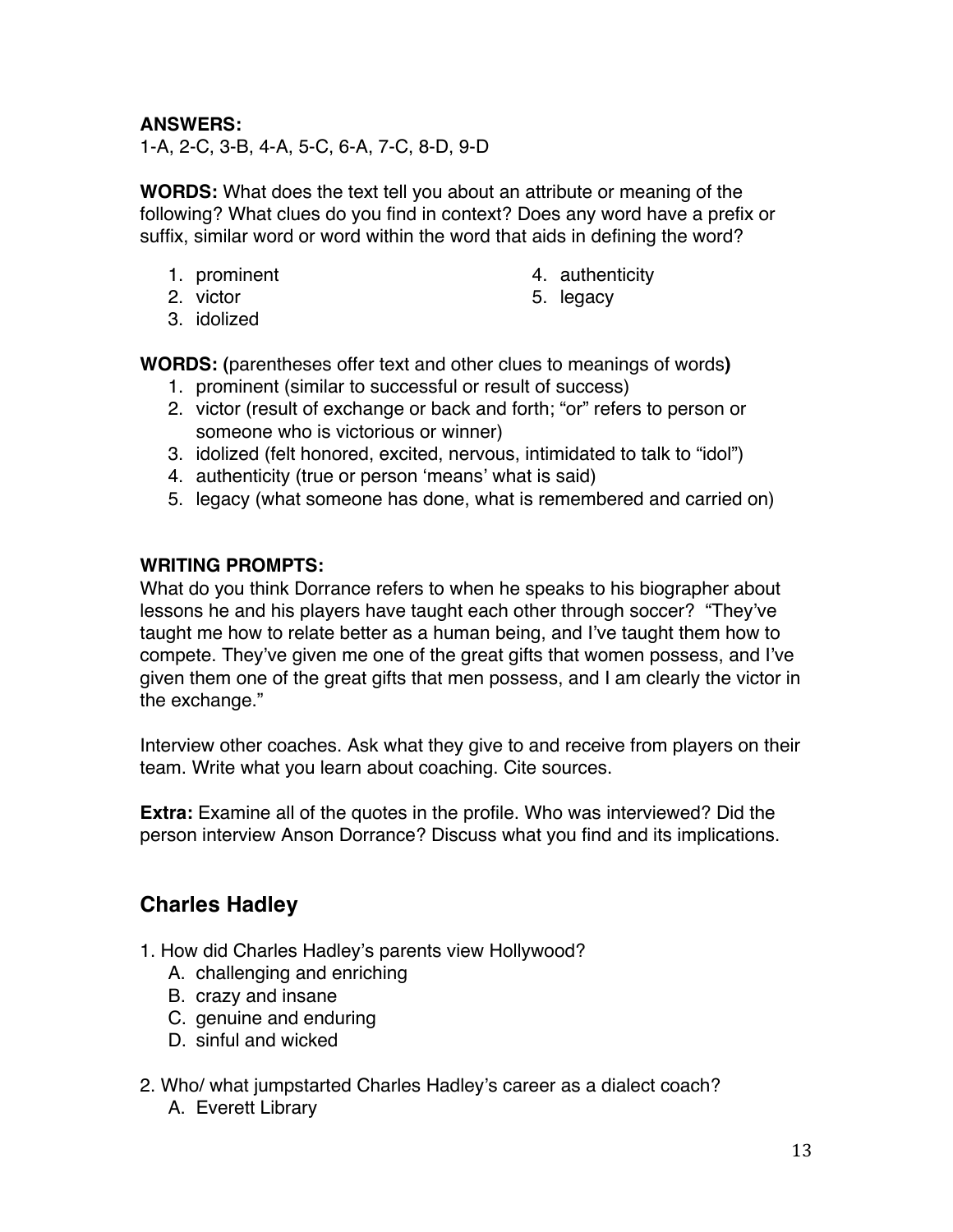- B. Fulbright scholarship
- C. Hollywood
- D. Queens University
- 3. Who was the film star that Charles Hadley worked with first?
	- A. Andy Griffith
	- B. Scarlett Johansson
	- C. Vivien Leigh
	- D. John Travolta

### 4. Where did Dr. Hadley attend graduate school?

- A. Alabama and UNC-CH
- B. Georgia and UNC-CH
- C. Georgia and Queens
- D. Queens and UNC-CH



5. Which heading best fits in the circle above, according to the profile on Dr. Hadley?

- A. why he worked effectively with students
- B. why he served as an agent to film stars
- C. why he succeeded in teaching film stars
- D. why he had a library named for him at Queens University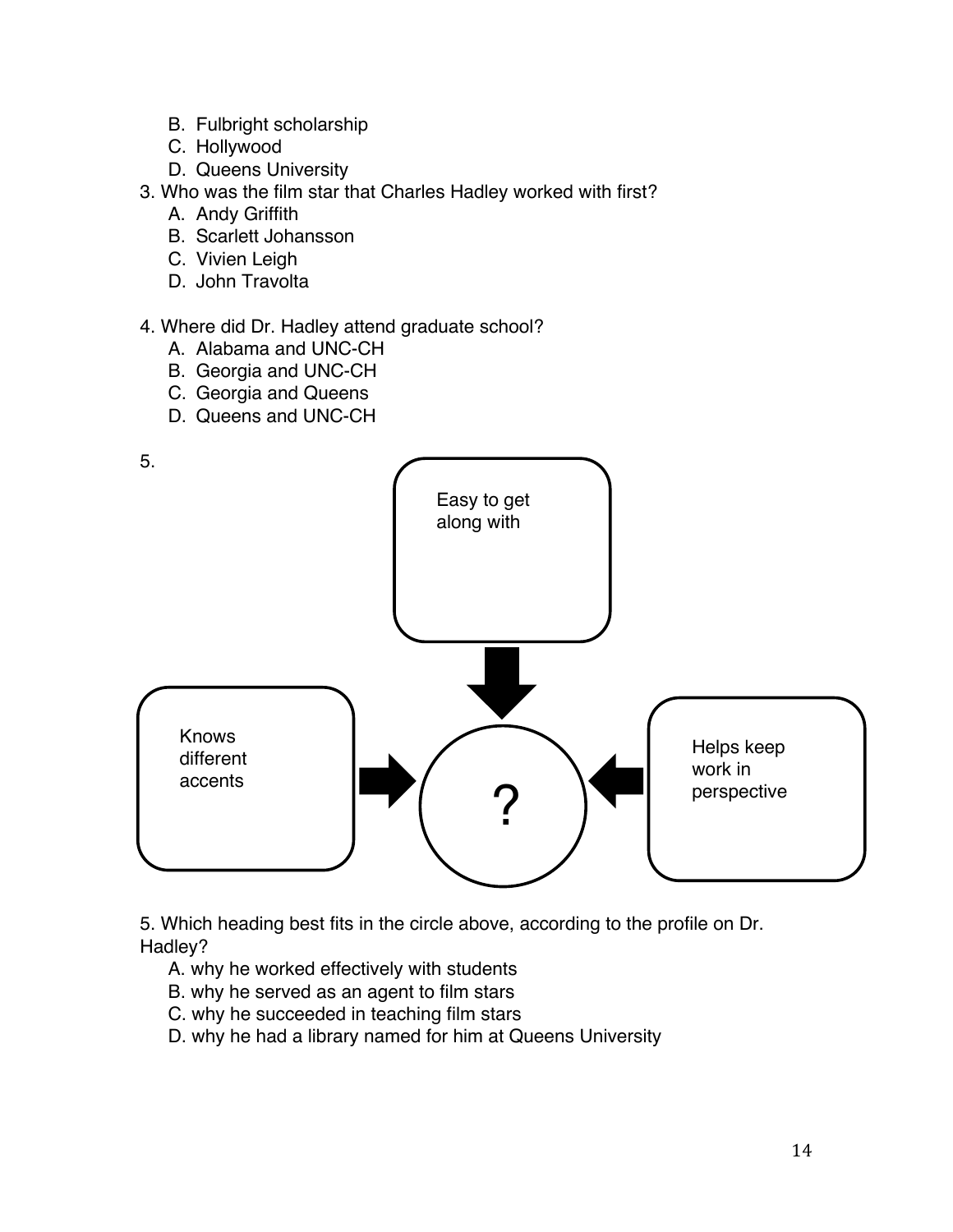- 6. What does Dr. Hadley believe?
	- A. Southern drawls improve films.
	- B. Southern accents differ by region.
	- C. Travelers through the South learn accents.
	- D. Film stars should learn deep Southern accents.

7. What does Dr. Hadley share with James Taylor and Roy Williams, according to the writer, according to the profile?

- A. passion
- B. resilience
- C. South
- D. UNC-CH
- 8. What contribution has Dr. Hadley made, according to the writer?
	- A. retold stories about the South
	- B. displayed notable Southern art
	- C. collected books about the South
	- D. preserved original Southern accents

**ANSWERS:** 1-D, 2-B, 3-C, 4-B, 5-C, 6-B, 7-A, 8-D

**WORDS:** What does the text tell you about an attribute or meaning of the following? What clues did you find in context? Does any word have a prefix or suffix, similar word or word within the word that aids in defining the word?

- 1. fake
- 2. dialect
- 3. linguistics
- 4. commemorating

**WORDS: (**parentheses offer text and other clues to meanings of words**)** 

- 1. fake (something to avoid, not true)
- 2. dialect (accent or way of speaking)
- 3. linguistics (study of accents and inflections)
- 4. commemorating (remembering what may slip away)

#### **WRITING PROMPT:**

What makes Charles Hadley's career "extraordinary?" Find someone in the newspaper whose career has been "extraordinary." Compare the career of the person in the news with Dr. Hadley's career. How are the careers alike? How do the two differ? Use a Venn diagram or other comparison/ contrast organizers.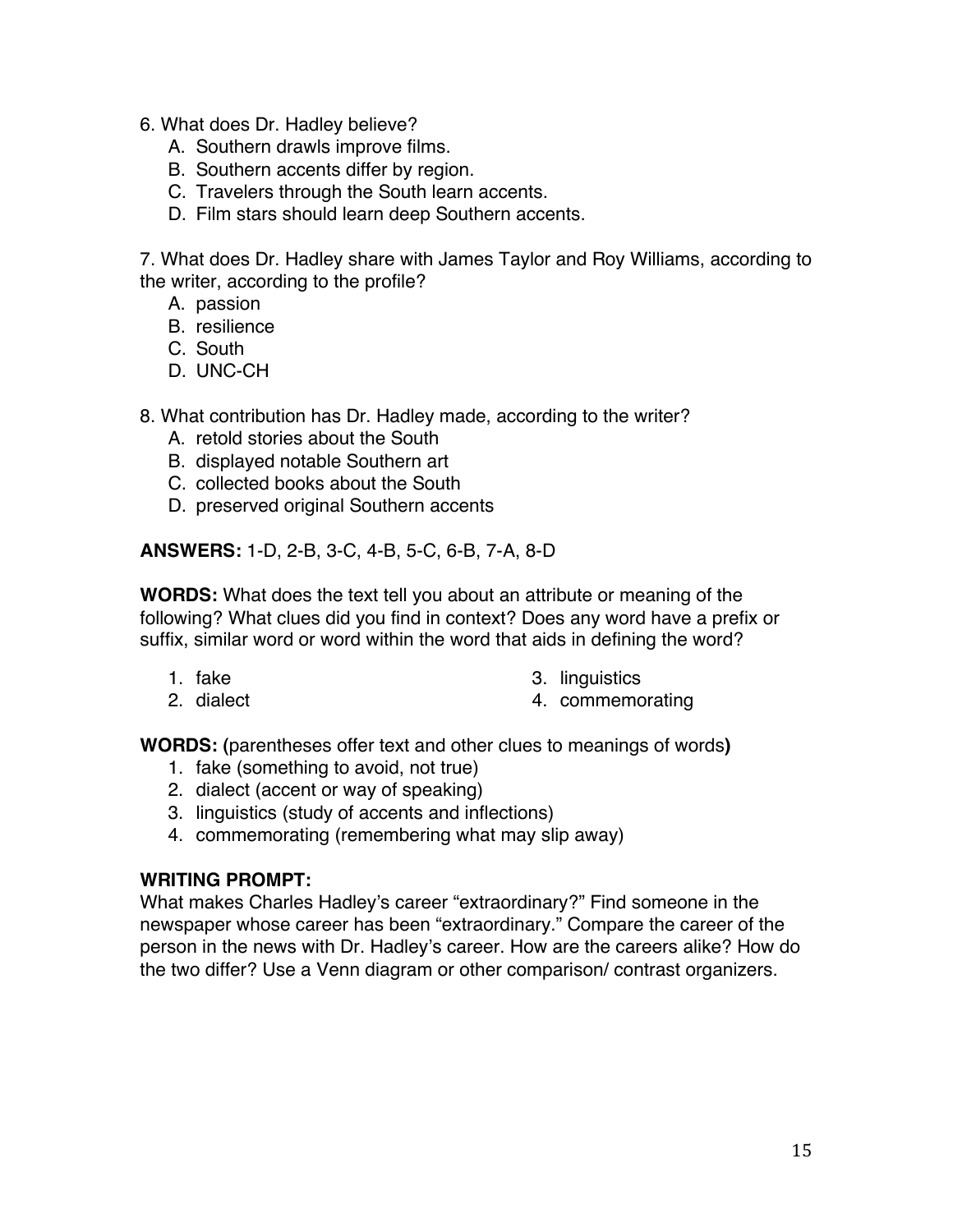# **Franklin McCain**

1. What historic event during the Civil Rights movement involved Franklin McCain?

- A. He was a Freedom Rider who was beaten.
- B. He participated in a sit-in at McCrory's lunch counter.
- C. He participated in a sit-in at Woolworth's lunch counter.
- D. He belonged to the Southern Nonviolent Coordinating Committee.

2. How did McCain's son learn about his early contribution to the Civil Rights movement?

- A. His father explained to him what happened.
- B. An ABC News anchor interviewed his father.
- C. Family friends told him stories about this father.
- D. He heard his father's speeches to civil rights groups.
- 3. What does McCain care most about, according to the profile?
	- A. educating his son
	- B. preserving family history
	- C. caring for people in need
	- D. supporting his granddaughter
- 4. How did Taylor McCain bond with her grandfather?
	- A. visiting the International Civil Rights Center in Greensboro
	- B. receiving her grandmother's valuables from her grandfather
	- C. sharing stories about the early days of the Civil Rights movement
	- D. writing memories that her grandfather shared about growing up in the segregated South
- 5. What significant contribution does McCain continue to make to his community?
	- A. participating in protests
	- B. supporting young people
	- C. lobbying the state legislature
	- D. serving as an officer of the NAACP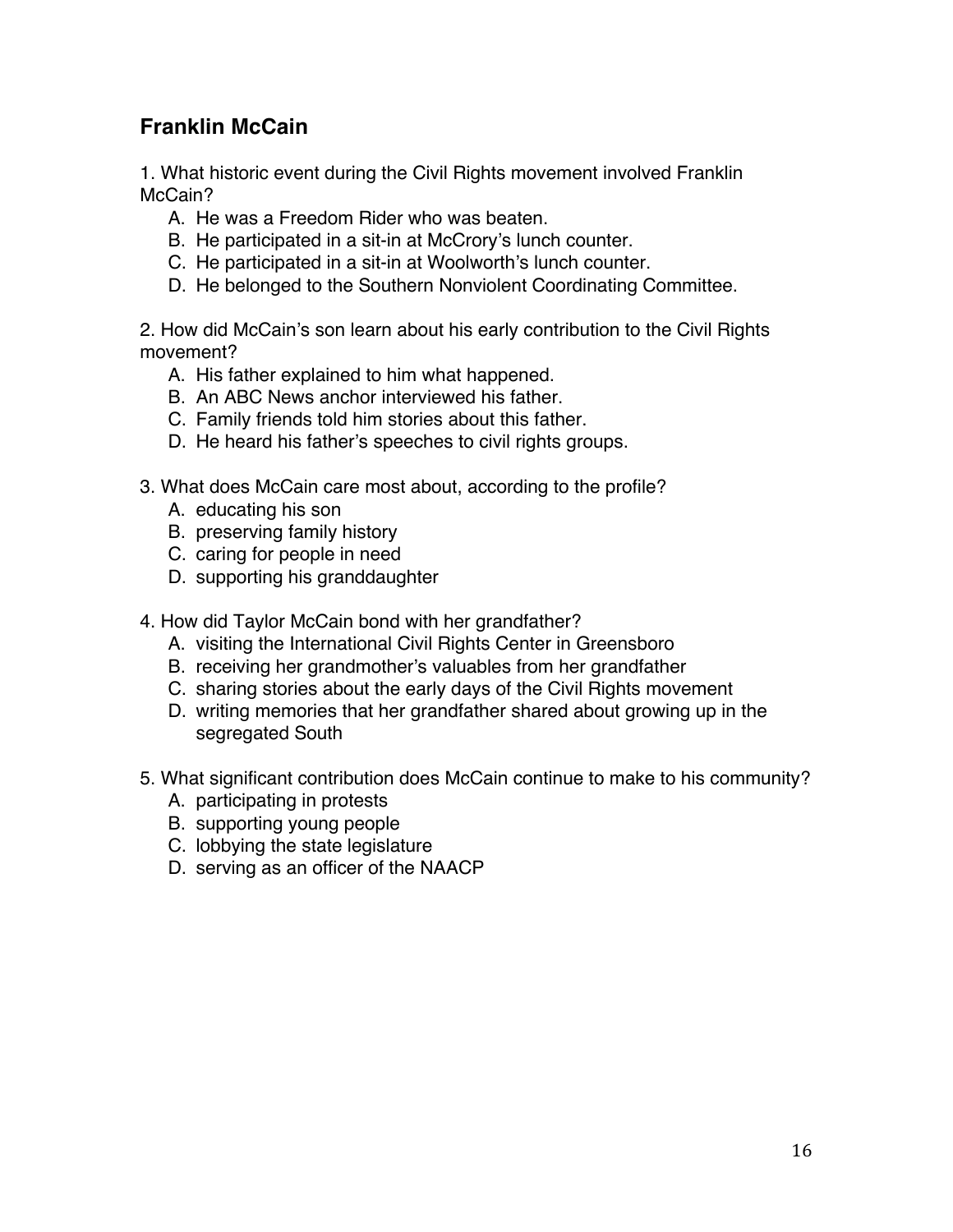

- 6. Who belongs in the circle above, based on the profile?
	- A. Melvin "Skip" Austin
	- B. Franklin McCain Jr.
	- C. Taylor McCain
	- D. Barbara Walters

7. During his growing up years, how did life in the outside world differ from his life at home, according to Franklin McCain?

- A. His parents were stricter than his schools were.
- B. He was reminded he was black in the outside world.
- C. He had to earn money outside the home to support his parents.
- D. He was taught not to fight whatever happened in the outside world.
- 8. How does McCain describe how he feels today?
	- A. hopeful
	- B. mad
	- C. sad
	- D. thankful

**ANSWERS:** 1-C, 2-B, 3-C, 4-B, 5-D, 6-A, 7-B, 8-B

**WORDS:** What does the text tell you about an attribute or meaning of the following? What clues do you find in context? Does any word have a prefix or suffix, similar word or word within the word that aids in defining the word?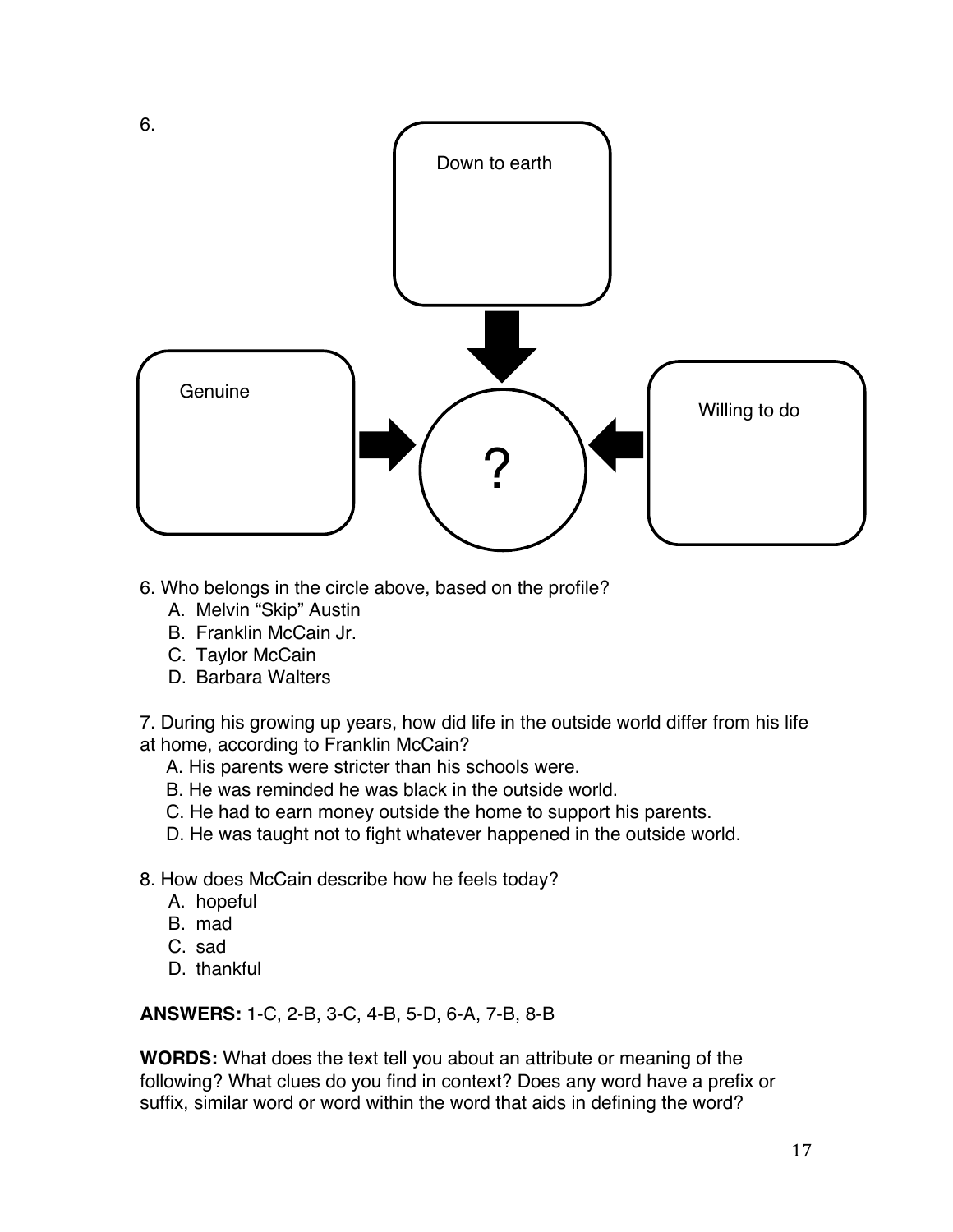- 1. racism
- 2. fend
- 3. segregation

**WORDS: (**parentheses offer text and other clues to meanings of words**)** 

- 1. racism (denied service at whites-only lunch counter)
- 2. fend (take care of)
- 3. segregation (not able to participate, not treated with respect, treated differently because of race)

## **WRITING PROMPTS:**

Who in the news addresses injustice? What form does the "injustice" take? Who are the people addressing the injustice? What are they doing? Present what you learn about someone today who is addressing injustice.

How are the motives of the person in the news similar to and different from Franklin McCain's?

# **Jonathan Reckford**

- 1. Where did Jonathan Reckford grow up?
	- A. California
	- B. New Hampshire
	- C. New York
	- D. North Carolina
- 2. What were Reckford's specific areas of study?
	- A. Drama and business
	- B. Economics and government
	- C. Political science and business
	- D. Politics and management
- 3. Where did Reckford work first after graduating from UNC-CH?
	- A. Best Buy
	- B. Goldman Sachs
	- C. Musicland
	- D. Walt Disney Co.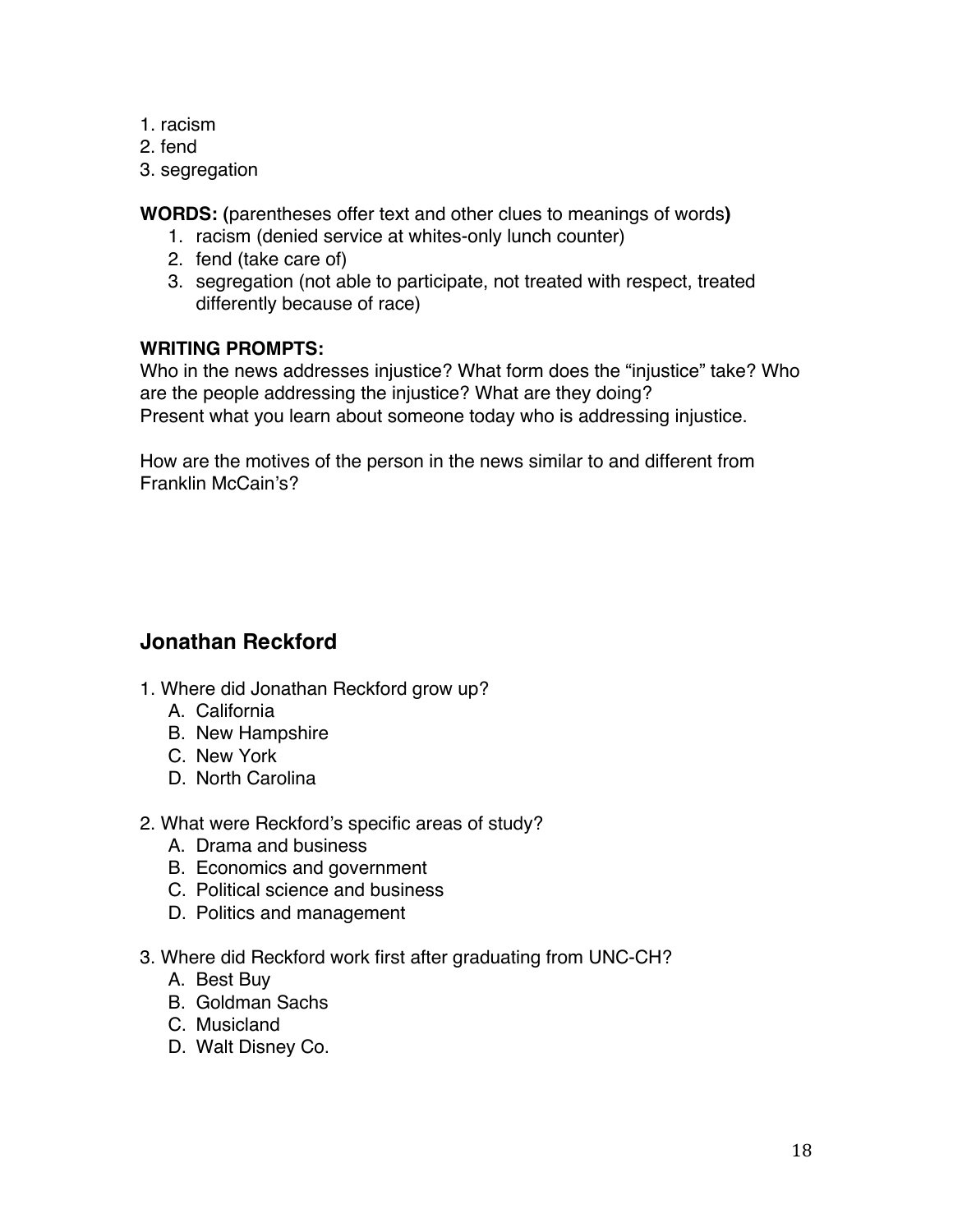4. Whose words encouraged Reckford to apply his skills to non-profits? (Extra: What did he/she say?)

- A. his father
- B. his rowing coach
- C. an undergraduate professor
- D. a graduate school professor
- 5. What led to Reckford's work in Asia?
	- A. boarding School
	- B. Luce Foundation Scholarship
	- C. Morehead Scholarship
	- D. rowing team



- 6. Which heading belongs in the circle above?
	- A. gender equity
	- B. global poverty
	- C. health issues
	- D. voting rights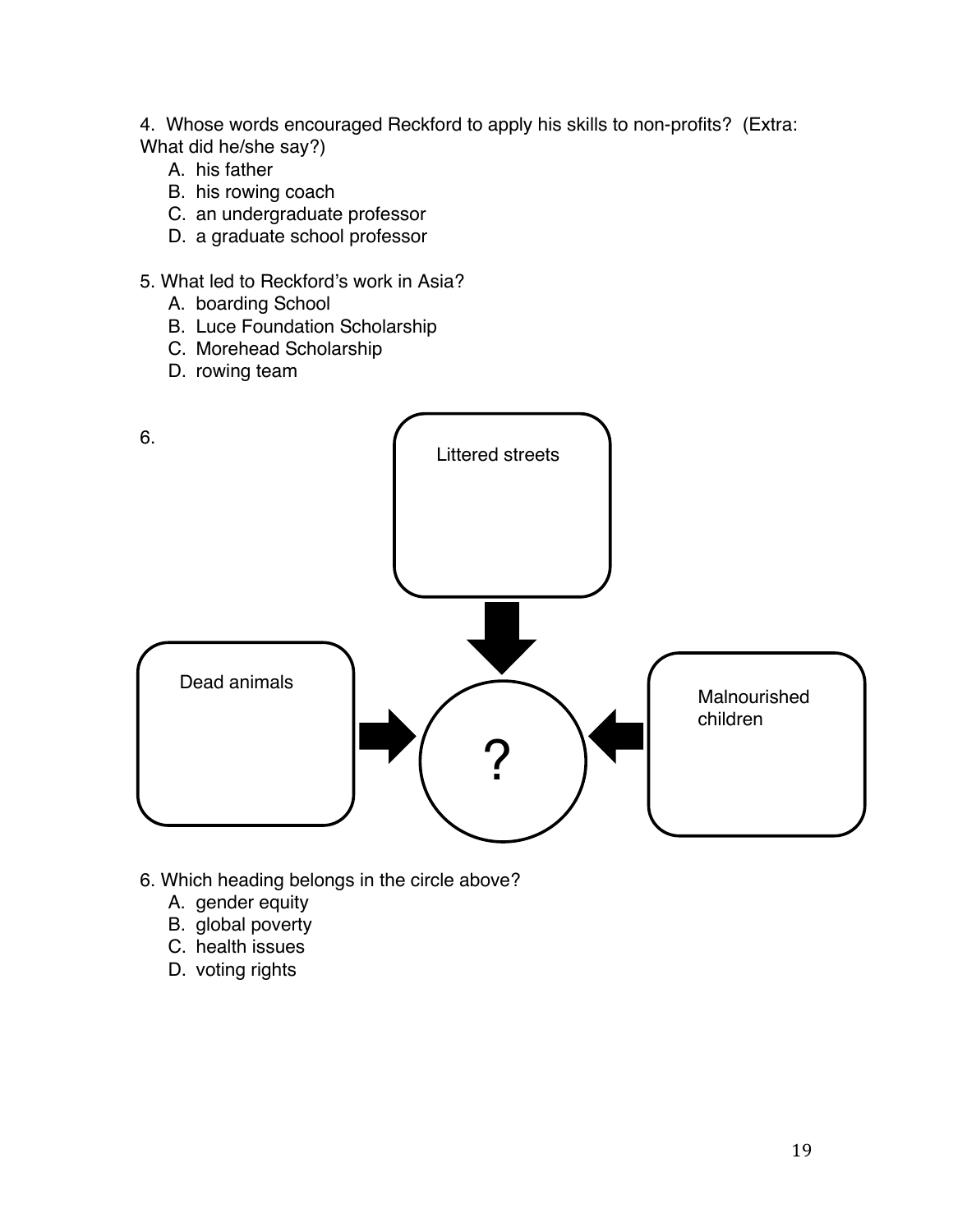- 7. How did Reckford become involved with Habitat for Humanity?
	- A. His church recommended him for the position of CEO for Habitat.
	- B. He received a phone call from someone helping Habitat find its CEO.
	- C. His company offered him a year off to serve as interim CEO for Habitat.
	- D. He worked his way from state level leadership to the position of CEO for Habitat.
- 8. What is the false dichotomy that Reckford describes?
	- A. Service vs. faithful
	- B. Faithful vs. grassroots
	- C. Professional vs. faithful
	- D. Organized vs. professional
- 9. Which best represents Reckford's view of former President Jimmy Carter?
	- A. Carter gives funds to Habitat.
	- B. Carter travels around the world.
	- C. Carter is too old to build houses.
	- D. Carter treats everyone the same.

10. What does Reckford mean when he says, Habitat's work is "handing up, not handing out?"

- A. Home ownership represents a gift.
- B. Home ownership erases people's debt.
- C. Home ownership empowers people to do more.
- D. Home ownership allows people to take care of their families.
- 11. Which word best describes Reckford, according to the profile?
	- A. consultant
	- B. religious
	- C. scientist
	- D. skeptical

## **ANSWERS:**

1-D, 2-C, 3-B, 4-D, 5-B, 6-B, 7-B, 8-C, 9-D, 10-C, 11-B

**WORDS:** What does the text tell you about an attribute or meaning of the following? What clues do you find in context? Does any word have a prefix or suffix, similar word or word within the word that aids in defining the word?

- 1. nonprofit
- 2. crystallized
- 4. dichotomy
- 5. volunteers

3. inclusive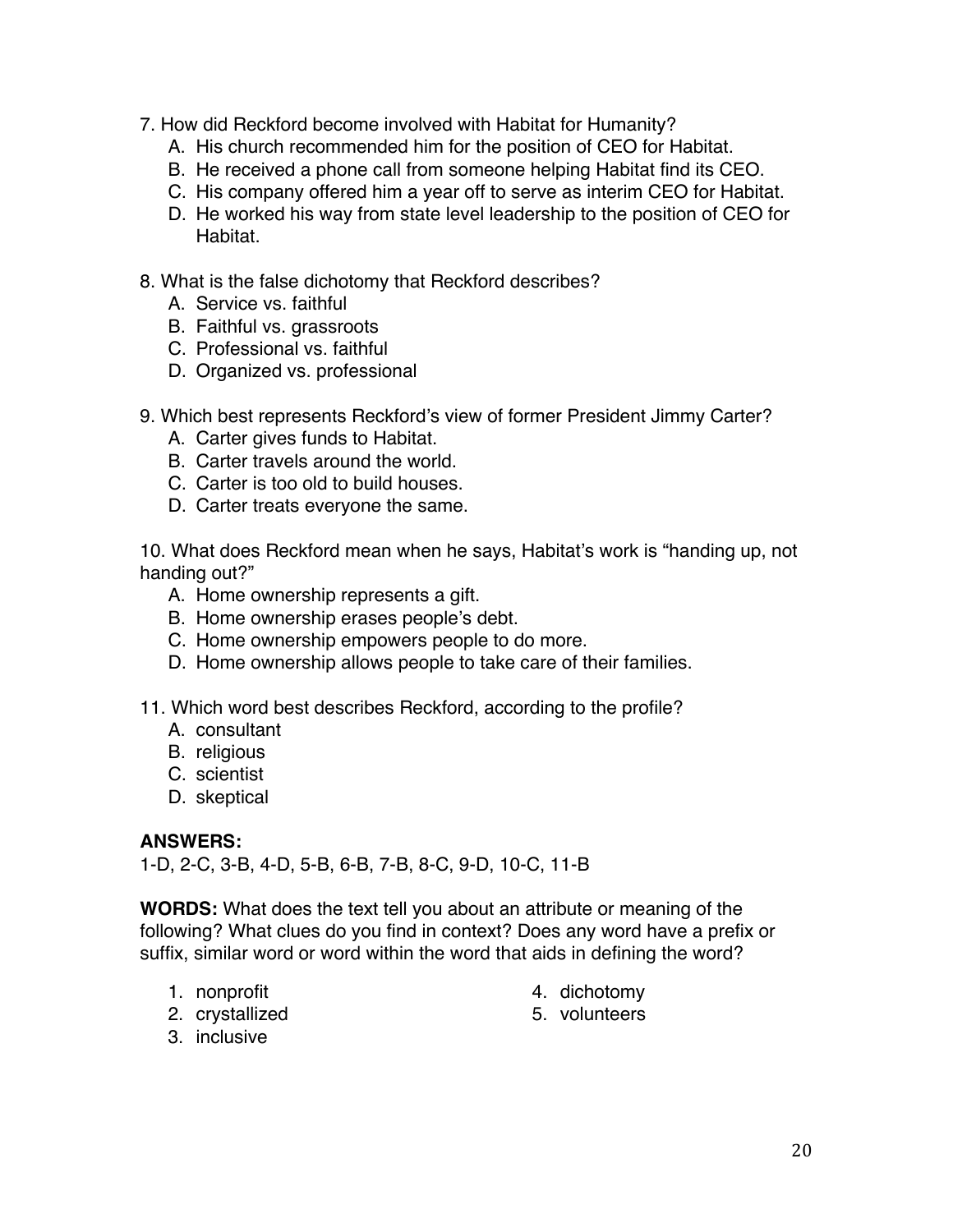**WORDS: (**parentheses offer text and other clues to meanings of words**)** 

- 1. nonprofit ("non" refers to "not"; story compares Habitat with "for profit" companies)
- 2. crystallized (similar "to clear as crystal," which means making clear or evident; leaving no question)
- 3. inclusive (serving all faiths and backgrounds)
- 4. dichotomy (either/or; two opposing options)
- 5. volunteers (workers who are not paid)

## **WRITING PROMPTS:**

What caused Reckford to switch the focus of his career? Identify someone in the news who switched careers? What caused the change? Did the person choose the change?

Choose a format to explain the changes and different viewpoints on the changes, Include your thoughts on why and how each person changed his/ her career.

**Extra:** Compare Reckford's change in direction with changes chosen by other individuals featured in profiles written for North Carolinians of Note (Eben Alexander or Tom Ross, for example).

# **Tom Ross**

- 1. Where does UNC system president Tom Ross spend most of his time?
	- A. In meetings
	- B. On the phone
	- C. On campuses
	- D. In press conferences
- 2. How many schools and students make up the UNC system?
	- A. 15 and 200,000
	- B. 17 and 220,000
	- C. 20 and 300,000
	- D. 22 and 250,000
- 3. Which job did Ross leave to become president of the UNC school system?
	- A. Executive director of the Z. Smith Reynolds Foundation
	- B. Judge of N.C. Superior Court
	- C. Lawyer in Greensboro
	- D. President of Davidson College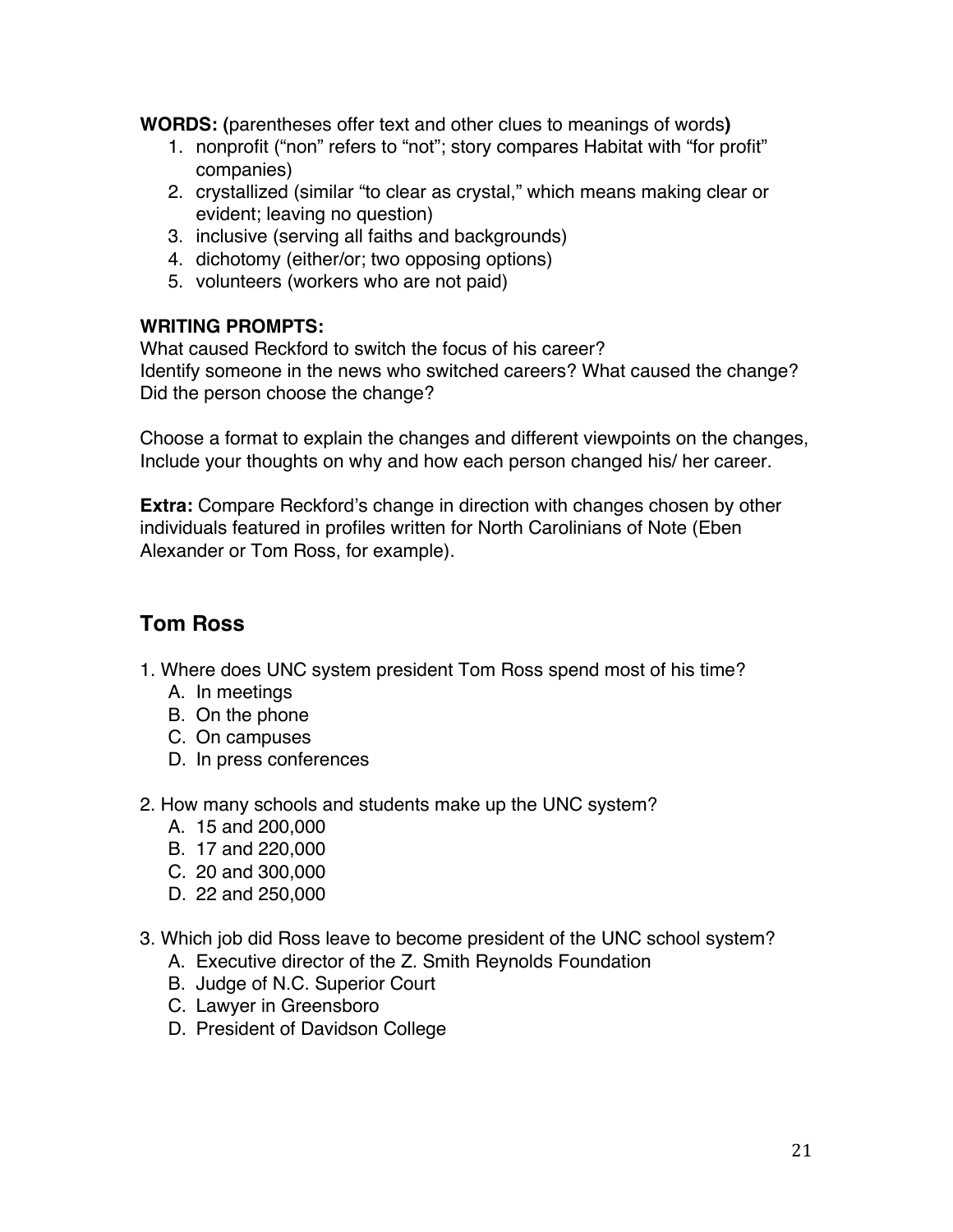

- 4. Which heading describes best the above jobs, held by Tom Ross?
	- A. in universities
	- B. in the private sector
	- C. outside criminal justice
	- D. outside higher education
- 5. What motivated Ross to take positions in higher education?
	- A. advocacy for environmental causes
	- B. closing wealth gaps
	- C. impact on students
	- D. influence on public policy
- 6. How did Ross contribute to the legal system before leaving Greensboro?
	- A. He instituted mandatory sentencing.
	- B. He lengthened sentences for non-violent crimes.
	- C. He led fundraising efforts to build a new courthouse.
	- D. He toughened sentencing for violent and repeat offenders.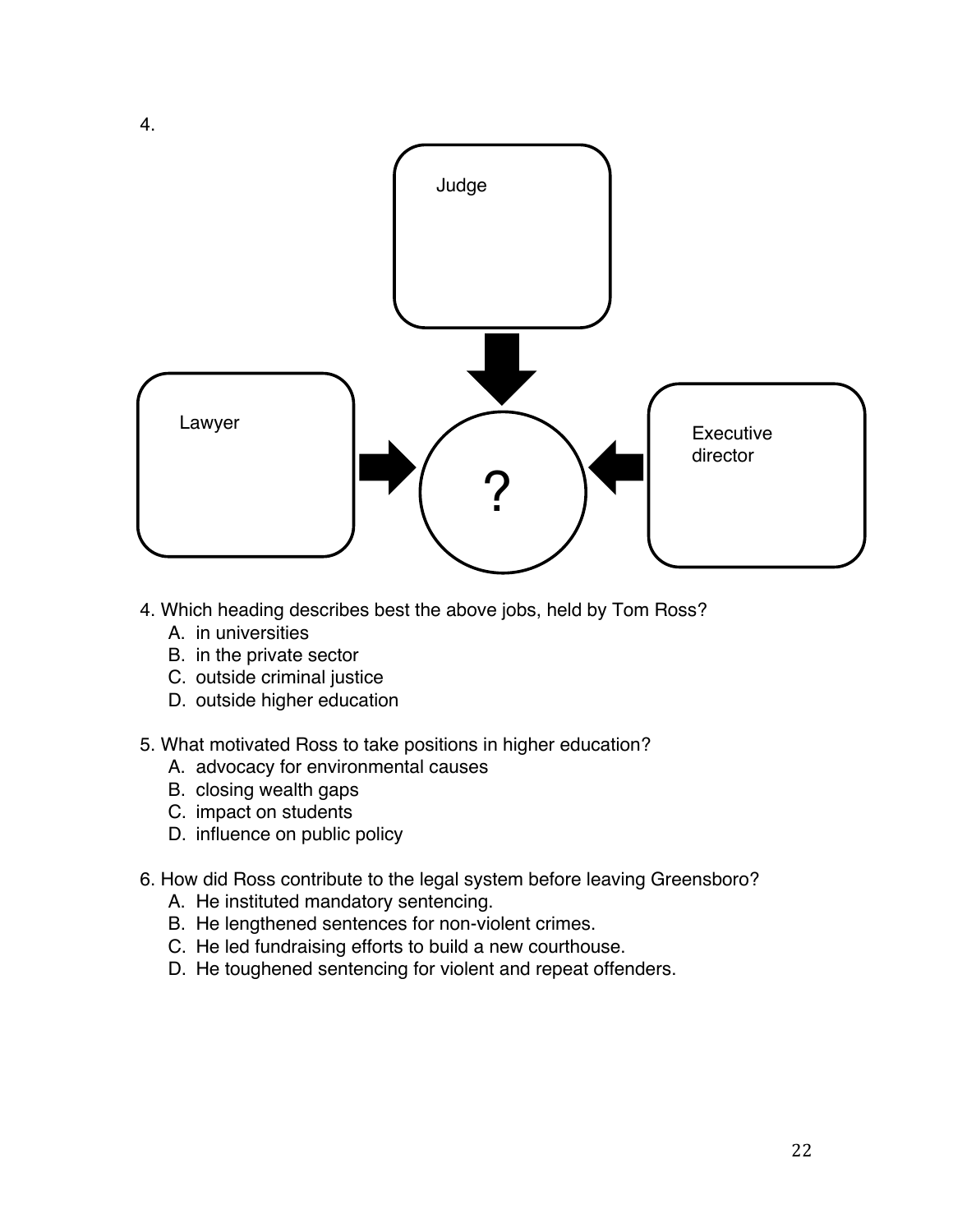7. How has Ross approached every job he has taken on, according to his friend Jim Drennan?

- A. tackled any problem
- B. supported worthy efforts
- C. addressed legal concerns
- D. understood the complexity of issues

8. Which word best describes Ross' view of UNC school system's future?

- A. cautious
- B. optimistic
- C. productive
- D. skeptical

### **ANSWERS:**

1-A, 2-B, 3-D, 4-D, 5-C, 6-D, 7-A, 8-B

**WORDS:** What does the text tell you about an attribute or meaning of the following? What clues do you find in context? Does any word have a prefix or suffix, similar word or word within the word that aids in defining the word?

1. temporal

3. knack

2. hectic

4. optimistic

**WORDS: (**parentheses offer text and other clues to meanings of words**)** 

- 1. temporal (short-term, likely to be overturned; similar to temporary)
- 2. hectic (long to-do list; intense, fast-paced)
- 3. knack (synonyms: skill, talent)
- 4. optimistic (future is bright)

## **WRITING PROMPTS:**

Explain what this tells you about Tom Ross and his motivations: "Striving to make a difference in the lives of others….That's the reason I get up every day, to try and matter."

Identify others featured in news stories, books and other sources whom you think are motivated to make a positive difference in the lives of others. Explain their actions/choices. Cite sources in your presentation.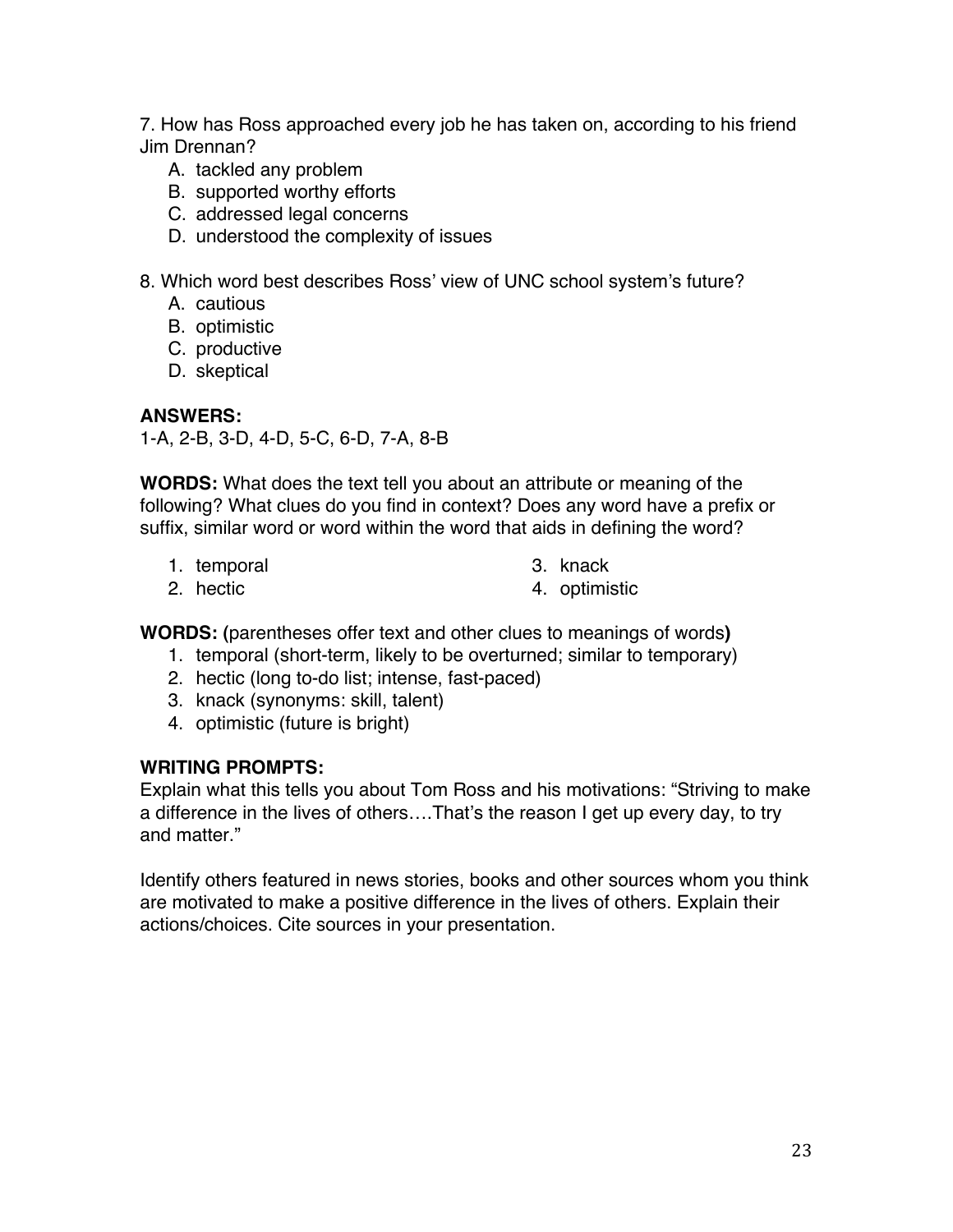# **Bellamy Young**

- 1. Who are the main characters in "Scandal?"
	- A. Cyrus and Mellie
	- B. Fitz and Mellie
	- C. Fitz and Olivia
	- D. Olivia and Mellie

### 2. Where was Bellamy Young born?

- A. Asheville
- B. Durham
- C. Greensboro
- D. Wilmington

3. How does the online newspaper, *The Huffington Post*, describe Young, according to the profile?

- A. manipulative
- B. scene stealer
- C. political fixer
- D. convincing drunk
- 4. According to the story, what makes Mellie a complex character?
	- A. She shows many sides.
	- B. She speaks with a Southern drawl.
	- C. She displays both anger and humility.
	- D. She's in a Romeo and Juliet-style romance.
- 5. How was Mellie's character treated when "Scandal" first started?
	- A. She was written into three episodes.
	- B. She was left out of important scenes.
	- C. She appeared alongside Jeff Perry's Cyrus Beene.
	- D. She became a permanent obstacle to the love affair.
- 6. According to critic Ryan McGee, what do viewers feel for Mellie?
	- A. anger
	- B. empathy
	- C. loyalty
	- D. sympathy
- 7. How did Mellie respond when Olivia lived through an explosion?
	- A. She celebrates that Olivia survived.
	- B. She is angered by Olivia's surviving.
	- C. She tells the press about the love affair.
	- D. She gets drunk to celebrate the explosion.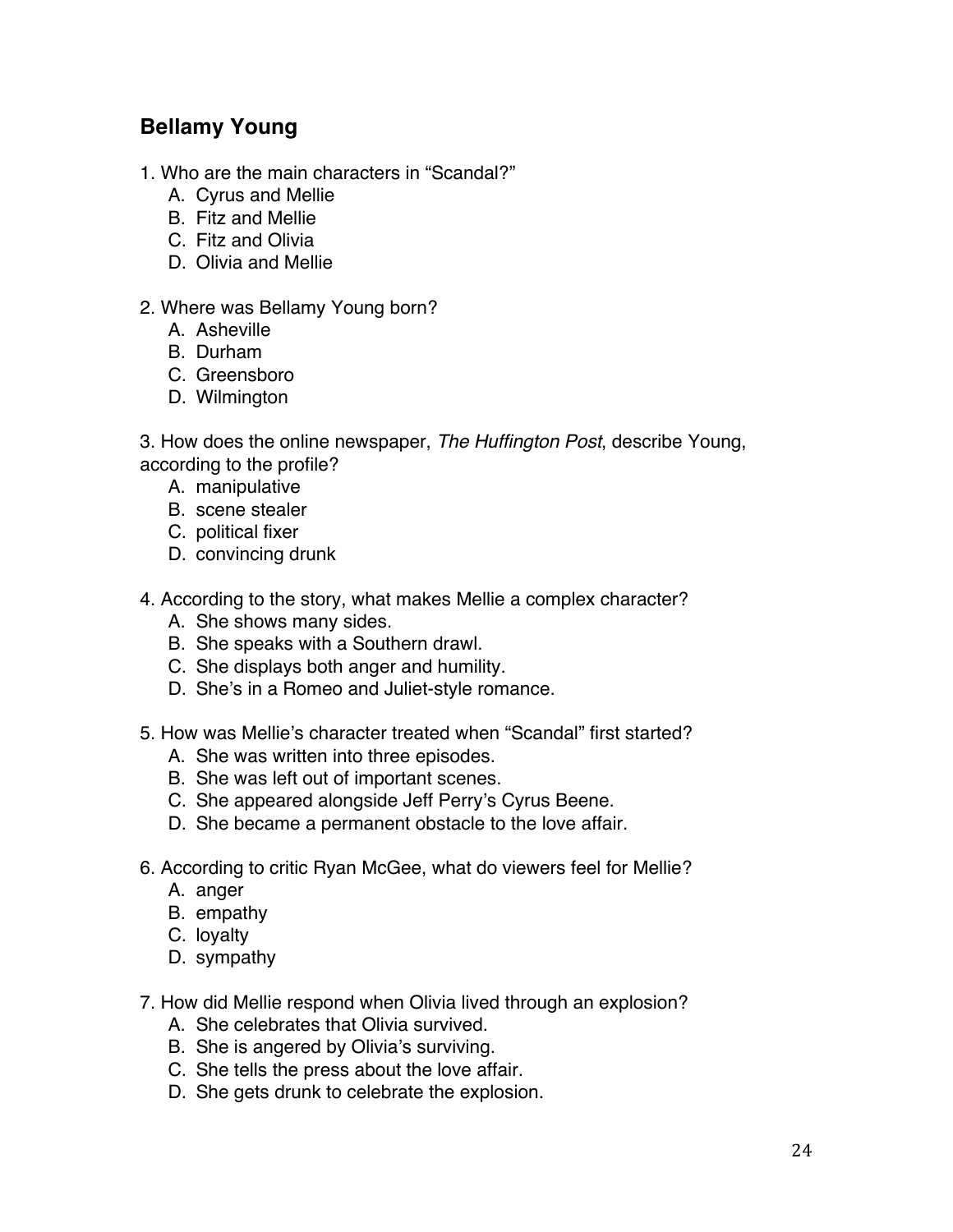- 8. How does she view North Carolina?
	- A. She avoids using Southern accents.
	- B. She remembers childhood trips and picnics.
	- C. She supports her husband's political career in NC.
	- D. She plans to make California her permanent home.



9. What heading best fits in the circle above, based on the profile about Bellamy Young?

- A. California home
- B. Hollywood script
- C. Southern roots
- D. New York plays

10. What trait does Young say she and the TV-character have in common?

- A. faith
- B. hope
- C. joy
- D. loyalty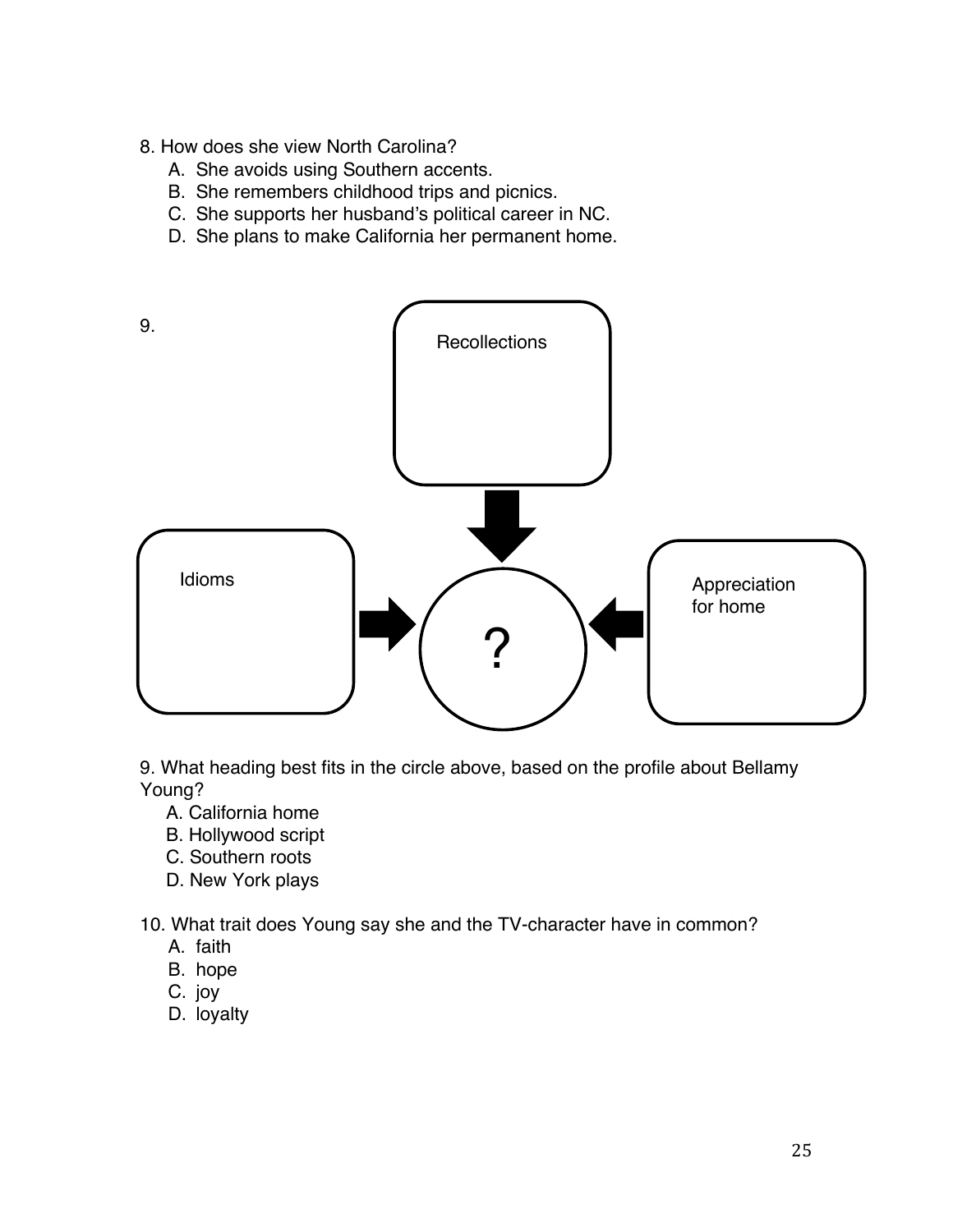- 11. What does the Twitter "hastag BellEMMY" refer to, according to the profile?
	- A. her role
	- B. her name
	- C. TV awards
	- D. movie awards

### **ANSWERS:**

1-C, 2-A, 3-B, 4-A, 5-A, 6-B, 7-A, 8-B, 9-C, 10-D, 11-D

**WORDS:** What does the text tell you about an attribute or meaning of the following? What clues do you find in context? Does any word have a prefix or suffix, similar word or word within the word that aids in defining the word?

1. overshadowed

4. alter ego

2. buzz

5. hastags

3. dubbed

6. idioms

**WORDS: (**parentheses offer text and other clues to meanings of words**)** 

- 1. overshadowed (TV show is centered around Olivia Pope)
- 2. buzz (synonyms, in this context: talk, speak, often excitedly)
- 3. dubbed (synonyms, in this context: called, named)
- 4. alter ego (Mellie and Bellamy are similar in an important way)
- 5. hashtags (symbol # in Tweets to show key words, topics, such as Mellie or BellEMMY, in story)
- 6. idioms (gives "bless your heart" as an example of Southern idiom; a significance greater than literal meaning)

## **WRITING PROMPTS:**

The profile uses numerous adjectives to describe the character Mellie in "Scandal," including: formidable, brilliant, manipulative, scorned, reluctant, insecure, hilarious, loyal, fierce, caustic and layered.

Prepare an outline for descriptive writing. Write Mellie in the center and four "best" descriptive words that apply to her, outside the center. Extend the outline; outside the words, record quotes spoken by the character or the actress about the character and actions that support your choice of the words. Use the outline to write description of Mellie.

Apply the same approach to descriptive writing about people in the news and important people in history and significant characters in literatures. Use the outline to write description of the person or persons.

**Extra:** Eileen Fulton, also born in Asheville, played a controversial role in the long-running soap opera, "As the World Turns." Conduct research on the actress and the character she played.